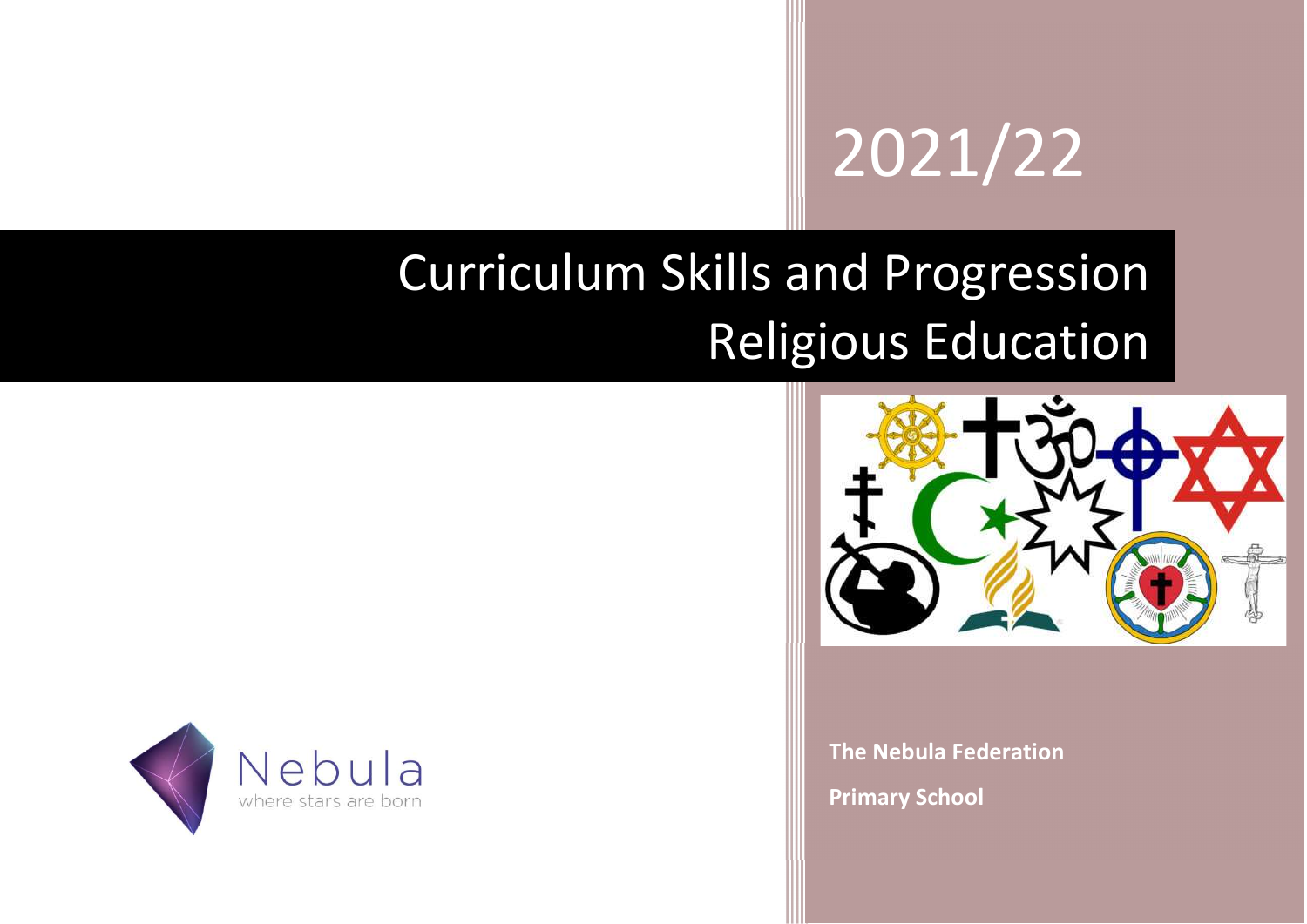

religious belief

### We understand RE as a multi- disciplinary subject:

In our curriculum RE is rooted in three disciplines. These are theology, philosophy and the human/social sciences, the latter of which is a collection of disciplines. Our progression map shows how skills within each of these disciplines are developed across the key stages.

#### RE in EYFS will prepare children for the multi-disciplinary approach.

Pupils being to explore the world of religion and belief in terms of special people, times, places and objects, as well as visiting places of worship. Pupils listen to, and talk about, religious stories which may raise puzzling and interesting. They are introduced to specialist words and use their senses in exploring religious beliefs, practices and forms of expression.

| <b>Theology: Thinking through believing</b>                                                                                                                                                                                                                                            | <b>Philosophy: Thinking through thinking</b>                                                                                                                                                                                                                                                                                                                                                                    | Human/Social Sciences: Thinking through living                                                                                                                                                                                                                                                                                                                                                                          |
|----------------------------------------------------------------------------------------------------------------------------------------------------------------------------------------------------------------------------------------------------------------------------------------|-----------------------------------------------------------------------------------------------------------------------------------------------------------------------------------------------------------------------------------------------------------------------------------------------------------------------------------------------------------------------------------------------------------------|-------------------------------------------------------------------------------------------------------------------------------------------------------------------------------------------------------------------------------------------------------------------------------------------------------------------------------------------------------------------------------------------------------------------------|
| Pupils can                                                                                                                                                                                                                                                                             | Pupils can                                                                                                                                                                                                                                                                                                                                                                                                      | Pupils can                                                                                                                                                                                                                                                                                                                                                                                                              |
| Recognise simple religious beliefs or<br>teachings<br>Talk about some aspects of a religious or<br>$\bullet$<br>belief story<br>Introduce key theological vocabulary such as<br>$\bullet$<br>'God'.<br>Recreate religious and belief stories through<br>$\bullet$<br>small world play. | Raise puzzling and interesting questions<br>$\bullet$<br>about religious and belief stories<br>Raise puzzling and interesting questions<br>$\bullet$<br>about the world around them<br>Talk about what concerns them about<br>$\bullet$<br>different ways in which people behave<br>Say what matters to them or is of value<br>$\bullet$<br>Use their senses to investigate religion and<br>$\bullet$<br>belief | Identify simple features of religious life and<br>practice in a family context<br>Recognise a number of religious words<br>Name some religious symbols<br>Name some religious artefacts<br>Talk about religious events that they see or<br>hear about e.g. festivals, ceremonies<br>Talk about what people wear because of<br>their beliefs<br>Visit a local place of worship<br>Talk to someone who holds a particular |

Christianity and at least one other religion, religious belief or worldview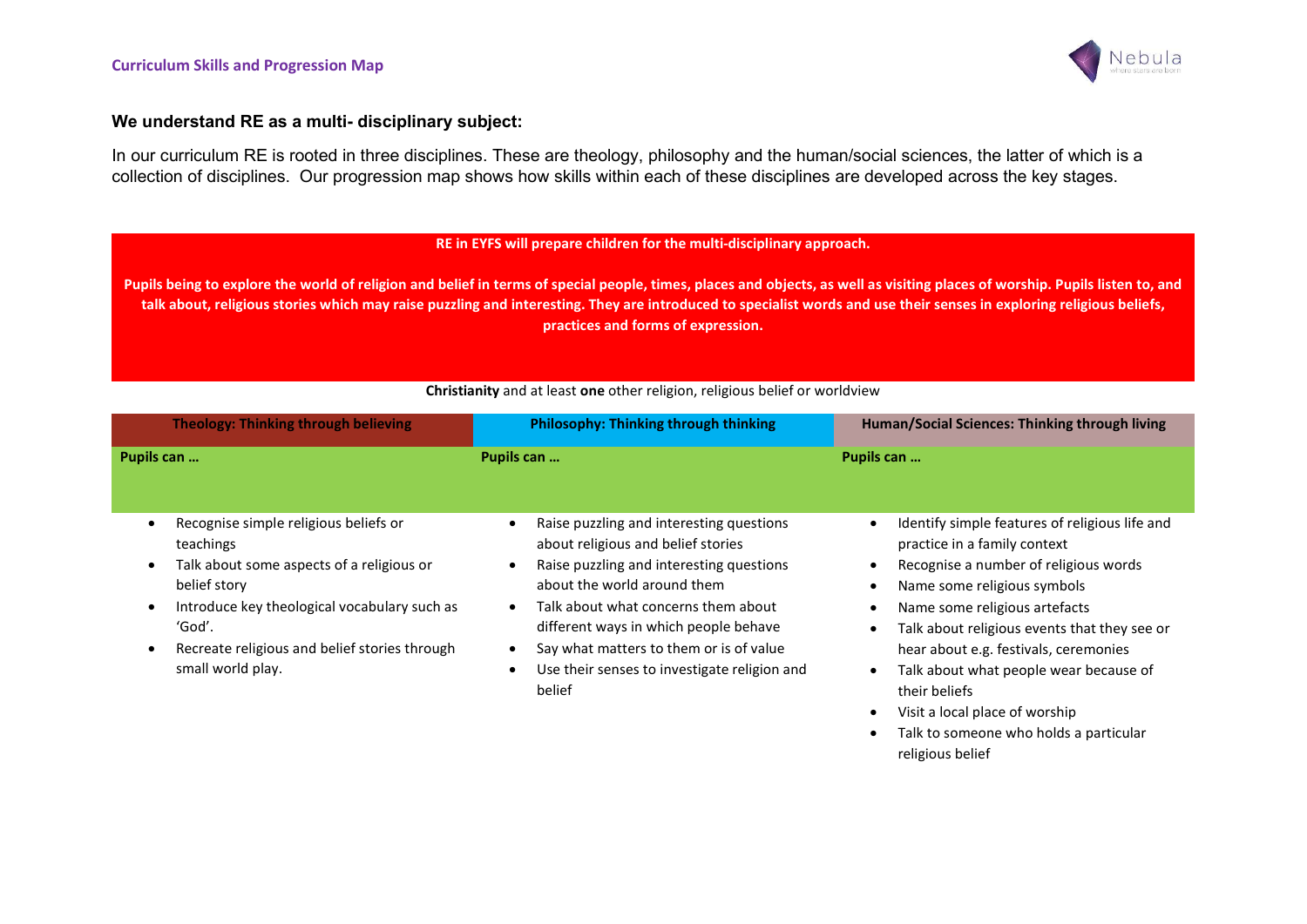

| <b>Curriculum Skills and Progression Map</b> |                                                                                                                                                 |                                                                                                                                                                                                                |                                                                                                                                                                                                                                                                                                                                                                                        |                                                                                                                                                                                                                                                                                                                             |                                                                                                                                                                                                                                                                                                                                                                                                                       |                                                                                                                                                                                                                                                                                                                                |  |  |
|----------------------------------------------|-------------------------------------------------------------------------------------------------------------------------------------------------|----------------------------------------------------------------------------------------------------------------------------------------------------------------------------------------------------------------|----------------------------------------------------------------------------------------------------------------------------------------------------------------------------------------------------------------------------------------------------------------------------------------------------------------------------------------------------------------------------------------|-----------------------------------------------------------------------------------------------------------------------------------------------------------------------------------------------------------------------------------------------------------------------------------------------------------------------------|-----------------------------------------------------------------------------------------------------------------------------------------------------------------------------------------------------------------------------------------------------------------------------------------------------------------------------------------------------------------------------------------------------------------------|--------------------------------------------------------------------------------------------------------------------------------------------------------------------------------------------------------------------------------------------------------------------------------------------------------------------------------|--|--|
| Religious Education - Theology - Pupils can  |                                                                                                                                                 |                                                                                                                                                                                                                |                                                                                                                                                                                                                                                                                                                                                                                        |                                                                                                                                                                                                                                                                                                                             |                                                                                                                                                                                                                                                                                                                                                                                                                       |                                                                                                                                                                                                                                                                                                                                |  |  |
| <b>Theology</b>                              | Year 1                                                                                                                                          | Year <sub>2</sub>                                                                                                                                                                                              | Year <sub>3</sub>                                                                                                                                                                                                                                                                                                                                                                      | Year 4                                                                                                                                                                                                                                                                                                                      | Year <sub>5</sub>                                                                                                                                                                                                                                                                                                                                                                                                     | Year <sub>6</sub>                                                                                                                                                                                                                                                                                                              |  |  |
| A.<br><b>Where</b><br>beliefs come<br>from   | Give a clear,<br>simple account<br>of at least one<br>narrative, story<br>or important text<br>used by at least<br>one religion or<br>worldview | Retell a narrative,<br>story or important<br>text from at least<br>one religion or<br>worldview and<br>recognise a link<br>with a belief<br>Recognise different<br>types of writing<br>from within one<br>text | Show awareness of<br>different sources of<br>authority <sup>1</sup> and how they<br>link with beliefs.<br>Identify different types<br>of writing and give an<br>example of how a<br>believer might interpret<br>a source of authority<br>What did Jews learn<br>about the covenant from<br>the story of Moses?<br>What can we learn about<br>Jesus from the things he<br>said and did? | Identify different sources<br>of authority and how<br>they link with beliefs.<br>Give examples of<br>different writings and<br>different ways in<br>believers interpret<br>sources of authority<br>What does eternal mean<br>to Christians? (story of<br>the resurrection)<br>How have events in<br>history shaped beliefs? | Describe different<br>sources of authority and<br>how they link with<br>beliefs.<br>Describe a range of<br>different interpretations<br>of sources of authority<br>and consider the<br>reliability of these<br>sources for a group of<br>believers.<br>What does it mean to be<br>a Muslim in Britain<br>today? Inquiry<br>Exploring the text of the<br>5 Pillars of Islam. Where<br>does its authority come<br>from? | Explain different sources<br>of authority and the<br>connections with beliefs.<br>Begin to discuss the<br>reliability and<br>authenticity of texts that<br>are authoritative for a<br>group of believers.<br>Are the 10<br>commandments still<br>relevant today?<br>How reliable are sources<br>of authority for<br>believers? |  |  |
| <b>B.</b>                                    | N/A                                                                                                                                             | N/A                                                                                                                                                                                                            | Recognise that beliefs<br>are influenced by events<br>in the past and present                                                                                                                                                                                                                                                                                                          | Identify events in history<br>and society which have<br>influenced some                                                                                                                                                                                                                                                     | Describe how events in<br>history and society have<br>influenced some                                                                                                                                                                                                                                                                                                                                                 | Explain how events in<br>history and society have<br>influenced some                                                                                                                                                                                                                                                           |  |  |

 $^1$  Sources of authority include sacred texts, creeds, statements of belief, tradition, principles or rules, conscience, rational thinking.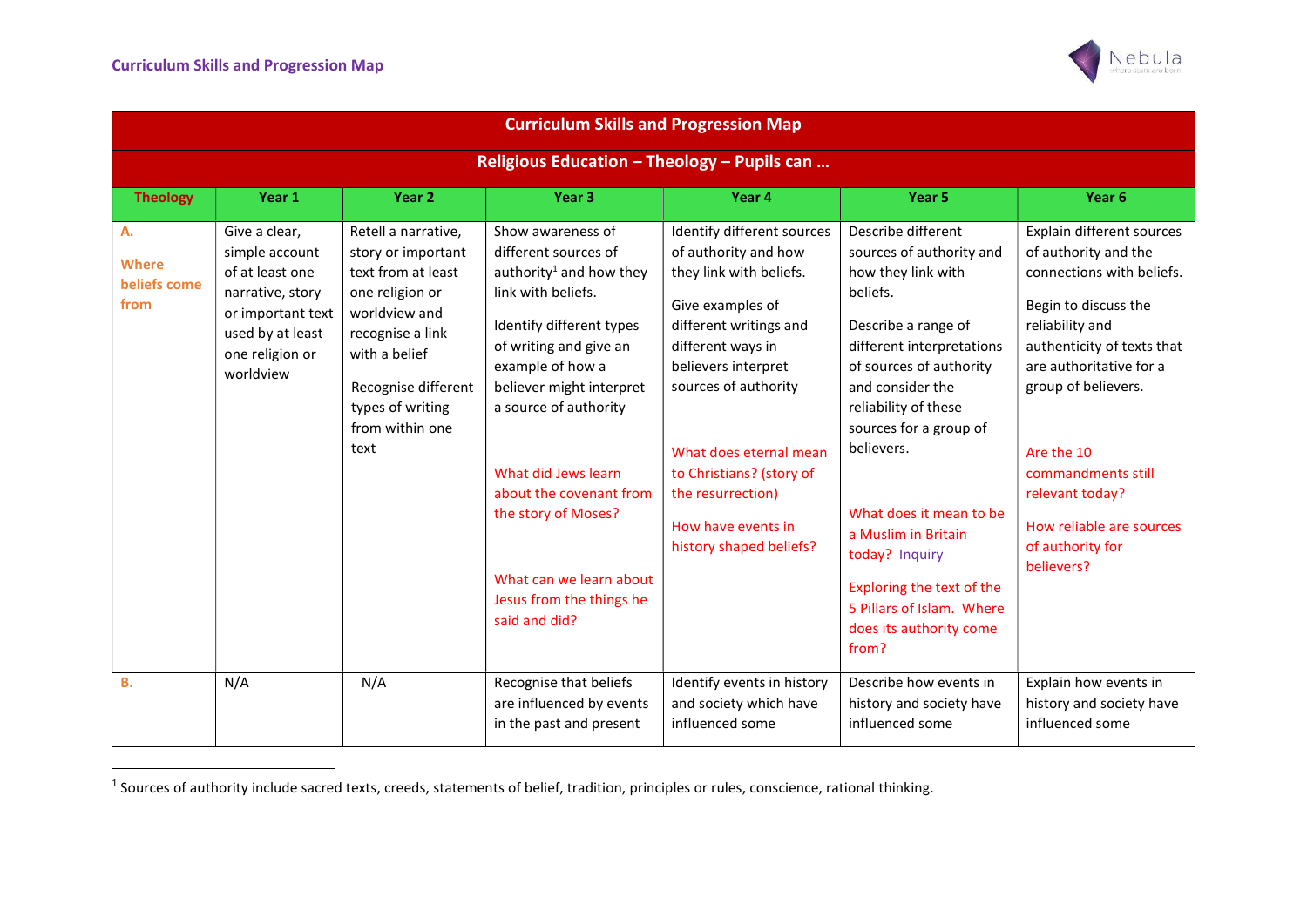

| <b>How beliefs</b><br>change over<br>time           |                                                                                                                            |                                                                                                        | What can we learn about<br>Jesus from the people<br>involved in the Nativity<br>story (How the<br>celebration of Christmas<br>has changed over time)?                                                                                                                                                                                                 | religious and non-<br>religious worldviews<br>Why Muslims go on<br>pilgrimage?<br>How has the practice<br>changed over time?<br>What expectation are<br>placed on Muslims to<br>observe a pilgrimage in<br>their lifetime?                                                                                                                                   | religious and non-<br>religious worldviews<br>How has the Christian<br>community changed over<br>time? (persecution)                                                                                                                                                                                                   | religious and non-<br>religious worldviews<br>Has Christmas lost its<br>real meaning?                                                                                                                                                                                                                           |
|-----------------------------------------------------|----------------------------------------------------------------------------------------------------------------------------|--------------------------------------------------------------------------------------------------------|-------------------------------------------------------------------------------------------------------------------------------------------------------------------------------------------------------------------------------------------------------------------------------------------------------------------------------------------------------|--------------------------------------------------------------------------------------------------------------------------------------------------------------------------------------------------------------------------------------------------------------------------------------------------------------------------------------------------------------|------------------------------------------------------------------------------------------------------------------------------------------------------------------------------------------------------------------------------------------------------------------------------------------------------------------------|-----------------------------------------------------------------------------------------------------------------------------------------------------------------------------------------------------------------------------------------------------------------------------------------------------------------|
| C.<br><b>How beliefs</b><br>relate to<br>each other | Recognise that<br>narratives,<br>stories and texts<br>used by at least<br>one religion or<br>worldview<br>contain beliefs. | Recognise that<br>some beliefs<br>connect together<br>and begin to talk<br>about these<br>connections. | Identify some links<br>between beliefs being<br>studied within a religion<br>or worldview.<br>Show awareness of some<br>of the similarities and<br>differences between and<br>within religions and<br>worldviews.<br>What does the story of<br>Rama & Sita tell us about<br>Hindu belief in God?<br>Compared to the stories<br>of Jesus in the Bible. | Make clear links<br>between different beliefs<br>being studied within a<br>religion or worldview.<br>Identify some of the<br>similarities and<br>differences between and<br>within religions and<br>worldviews<br>Why Muslims go on<br>pilgrimage?<br>What does it mean to be<br>a pilgrim? (Christianity)<br><b>Comparing the</b><br>importance and meaning | Describe the connections<br>between different beliefs<br>being studied and link<br>them to sources of<br>authority<br>Describe some of the key<br>theological similarities<br>and differences between<br>and within religions and<br>worldviews<br>How do Hindu beliefs<br>impact their actions?<br><b>Compared to</b> | <b>Explain connections</b><br>different beliefs being<br>studied and link them to<br>sources of authority<br>using theological terms<br>Explain the key<br>theological similarities<br>and differences between<br>and within religions and<br>worldviews<br>Are the 10<br>commandments still<br>relevant today? |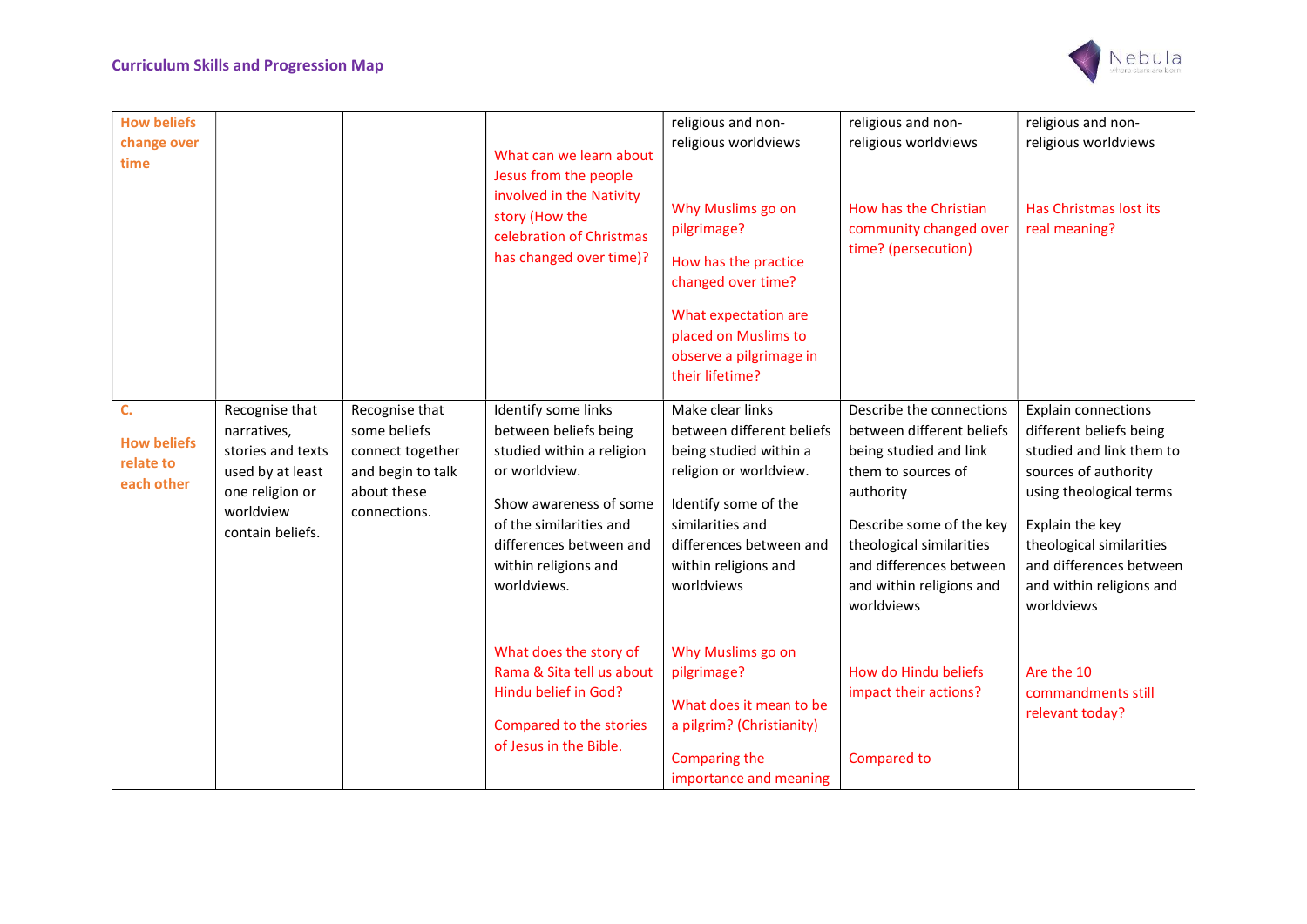

|                                                                            |                                                                               |                                                                      |                                                                                                                                                                         | of pilgrimage between<br><b>Muslims and Christians.</b>                                                                                                                | What does it mean to be<br>a Muslim in Britain<br>today? Inquiry                                                    |                                                                                                                      |
|----------------------------------------------------------------------------|-------------------------------------------------------------------------------|----------------------------------------------------------------------|-------------------------------------------------------------------------------------------------------------------------------------------------------------------------|------------------------------------------------------------------------------------------------------------------------------------------------------------------------|---------------------------------------------------------------------------------------------------------------------|----------------------------------------------------------------------------------------------------------------------|
| D.<br><b>How beliefs</b><br>shape the<br>way<br>believers see<br>the world | Give an example<br>of how<br>$2$ use<br>beliefs to guide<br>their daily lives | Give different<br>examples of how<br>beliefs<br>influence daily life | Recognise ways in which<br>beliefs might make a<br>think about how<br>they live their life, how<br>they see the world in<br>which they live and how<br>they view others | Identify ways in which<br>beliefs might make a<br>think about how<br>they live their life, how<br>they see the world in<br>which they live and how<br>they view others | Describe ways in which<br>beliefs shape the way<br>view the world<br>in which they live and<br>how they view others | Explain and discuss how<br>beliefs shape the way<br>view the world in<br>which they live and how<br>they view others |
| and each<br>other                                                          |                                                                               |                                                                      | What can we learn about<br>Jesus from the things he<br>said and did? Inquiry<br>How to lead a 'Christian'<br>life.                                                      | Why do people choose<br>to make a new start?<br>Discussing conversion to<br>Christianity and baptism.                                                                  | How do Hindu beliefs<br>impact their actions?                                                                       | If everyone followed the<br>'middle way' would<br>there be a perfect<br>world?                                       |

- What do religious people say God is like?
- Why is light an important symbol for many religious believers?
- What do XXXX remember at XXXX? E.g. what do Jews remember at Passover?
- What might XXXX learn from the XXXX narrative? E.g. what might Hindus learn from the Diwali narrative?
- What might xxxx learn from the story of xxxxx? E.g. what might Jews learn about God from the story of Abraham?
- What do Christians believe God is like?

### **KS1 Core Questions** KS1 Core Questions **KS1 Core Questions**

- What do XXXX believe about God?
- How do XXX explain the suffering in the world?
- What is the bible and how do people interpret it?
- How reliable are sources of authority for believers?
- Why is there so much diversity of belief within XXXX?
- Where do religious beliefs come from?
- How have events in history shaped beliefs?
- One narrative, many beliefs? Why do people interpret things differently?
- What do Christians learn from the creation story?
- What is the Trinity?

<sup>2</sup> Where \_\_\_\_\_\_\_\_\_ is indicated, the teacher is invited to insert the adherent of a religion or worldview they are studying e g. Muslims.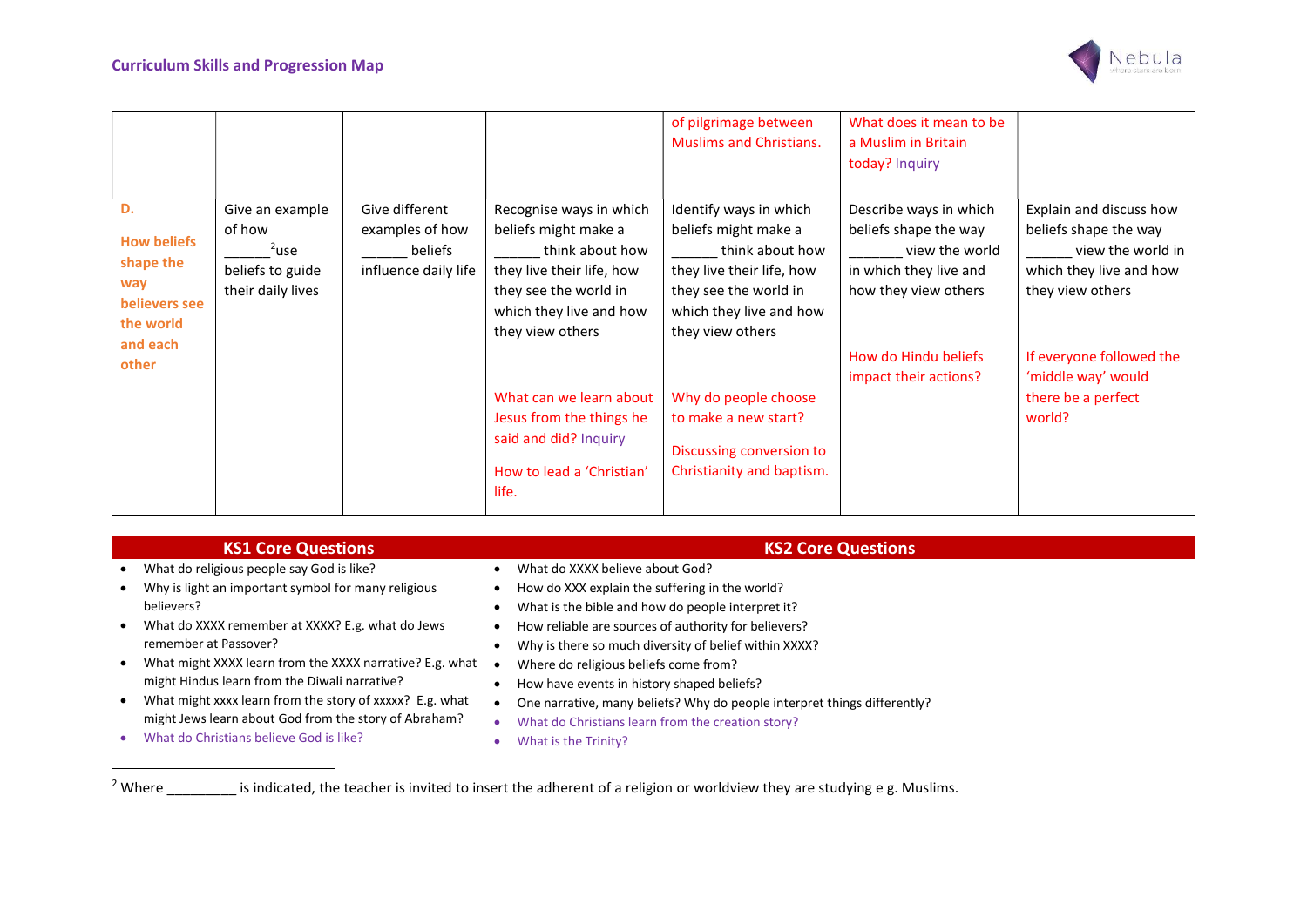

- Who made the world?
- Why does Christmas matter to Christians?
- Why does Easter matter to Christians?
- Why to Christians call the day Jesus died 'Good Friday'?
- What does it mean if God is holy and loving?
- Creation and science: Conflicting or complementary?
- Was Jesus the Messiah?
- What did Jesus do to save human beings?
- What differences doe the resurrection make for Christians?

| <b>Curriculum Skills and Progression Map</b>                                      |                                                                                                                                                                                                                 |                                                                                                                                                                                                                             |                                                                                                                                                                                                                                                                                                                                                              |                                                                                                                                                                                                                                                                                                                                                                                               |                                                                                                                                                                                                                                                                                                                                                                    |                                                                                                                                                                                                                                                                                                                                                                          |  |  |
|-----------------------------------------------------------------------------------|-----------------------------------------------------------------------------------------------------------------------------------------------------------------------------------------------------------------|-----------------------------------------------------------------------------------------------------------------------------------------------------------------------------------------------------------------------------|--------------------------------------------------------------------------------------------------------------------------------------------------------------------------------------------------------------------------------------------------------------------------------------------------------------------------------------------------------------|-----------------------------------------------------------------------------------------------------------------------------------------------------------------------------------------------------------------------------------------------------------------------------------------------------------------------------------------------------------------------------------------------|--------------------------------------------------------------------------------------------------------------------------------------------------------------------------------------------------------------------------------------------------------------------------------------------------------------------------------------------------------------------|--------------------------------------------------------------------------------------------------------------------------------------------------------------------------------------------------------------------------------------------------------------------------------------------------------------------------------------------------------------------------|--|--|
| Religious Education - Philosophy - Pupils can                                     |                                                                                                                                                                                                                 |                                                                                                                                                                                                                             |                                                                                                                                                                                                                                                                                                                                                              |                                                                                                                                                                                                                                                                                                                                                                                               |                                                                                                                                                                                                                                                                                                                                                                    |                                                                                                                                                                                                                                                                                                                                                                          |  |  |
| <b>Philosophy</b>                                                                 | Year 1                                                                                                                                                                                                          | Year <sub>2</sub>                                                                                                                                                                                                           | Year <sub>3</sub>                                                                                                                                                                                                                                                                                                                                            | Year 4                                                                                                                                                                                                                                                                                                                                                                                        | Year <sub>5</sub>                                                                                                                                                                                                                                                                                                                                                  | Year <sub>6</sub>                                                                                                                                                                                                                                                                                                                                                        |  |  |
| <b>A.</b><br><b>The Nature</b><br>οf<br>knowledge,<br>meaning<br>and<br>existence | Ask questions<br>about the world<br>around them and<br>talk about these<br>questions.<br>Begin to make<br>connections<br>between using<br>their senses and<br>what they know<br>about the world<br>around them. | Talk about the<br>questions a story or<br>practice from a<br>religion or<br>worldview might<br>make them ask<br>about the world<br>around them<br>Talk about what<br>people mean when<br>they say they<br>'know' something. | Recognise that there<br>are many different<br>religious and non-<br>religious answers to<br>questions people raise<br>about the world around<br>them<br>Talk about the<br>difference between<br>knowing and believing.<br>What can we learn<br>about Jesus the saviour<br>from the Easter stories?<br>What happens when<br>we die? Is there an<br>afterlife? | Describe different<br>philosophical answers to<br>questions about the<br>world around them.<br>including questions<br>relating to meaning and<br>existence<br>Begin to use<br>philosophical vocabulary<br>when discussing issues<br>relating to truth, reality<br>and knowledge.<br>If life is a journey, does it<br>ever end? Hinduism<br>How do people make<br>moral decisions?<br>Hinduism | Explain different<br>philosophical answers to<br>questions about the<br>world around them,<br>including questions<br>relating to meaning and<br>existence.<br>Explain some of the<br>different ways in which<br>philosophers understand<br>abstract concepts.<br>How do Christians bring<br>hope at Christmas?<br>How do Hindu beliefs<br>impact on their actions? | Begin to analyse and<br>evaluate a range of<br>philosophical answers to<br>questions about the<br>world around them,<br>including questions<br>relating to meaning and<br>existence<br>Begin to analyse and<br>evaluate different ways<br>in which philosophers<br>understand abstract<br>concepts.<br>Who or what is God?<br>Why is there suffering?<br><b>Buddhism</b> |  |  |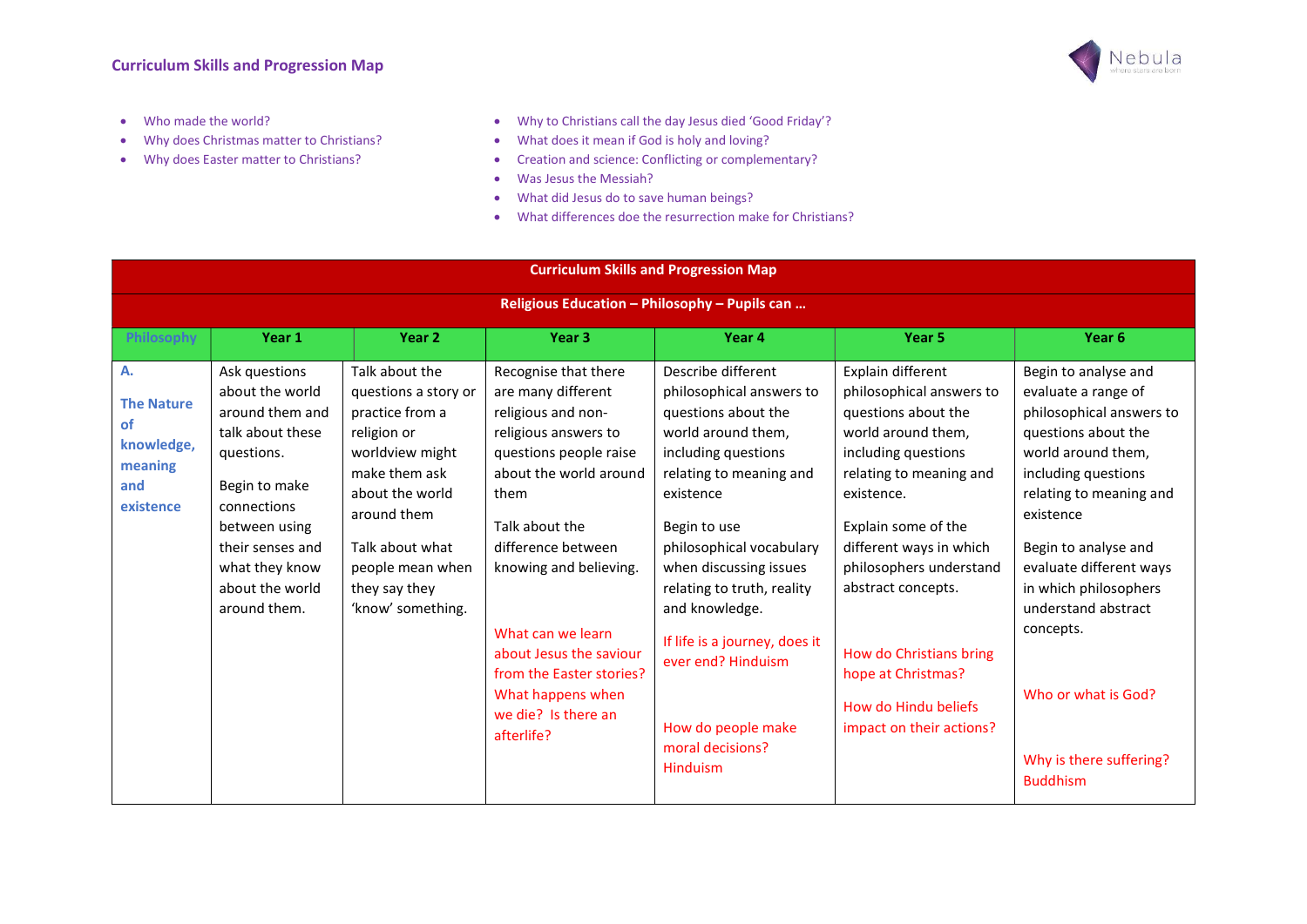

| <b>B.</b><br><b>How and</b>                                   | Give a simple<br>reason using the<br>word 'because'                                                     | Give a reason to<br>say why someone<br>might hold a                                                                                      | Decide if a reason or<br>argument based on a<br>religion or belief makes                                                                                                          | Begin to weigh up<br>whether different<br>reasons and arguments                                                                                                                   | Explain, using a range of<br>reasons, whether a<br>position or argument is                                                                                                                  | Begin to analyse and<br>evaluate whether a<br>position or argument is                                                                                                             |
|---------------------------------------------------------------|---------------------------------------------------------------------------------------------------------|------------------------------------------------------------------------------------------------------------------------------------------|-----------------------------------------------------------------------------------------------------------------------------------------------------------------------------------|-----------------------------------------------------------------------------------------------------------------------------------------------------------------------------------|---------------------------------------------------------------------------------------------------------------------------------------------------------------------------------------------|-----------------------------------------------------------------------------------------------------------------------------------------------------------------------------------|
| whether<br>things make<br>sense                               | when talking<br>about religion<br>and belief                                                            | particular belief<br>using the word<br>'because'                                                                                         | sense to them and is<br>expressed clearly.<br>Use more than one<br>reason to support their<br>view.<br>What can we learn                                                          | are expressed coherently<br>when studying religion<br>and belief<br>Give reasons for more<br>than one point of view,<br>providing pieces of<br>evidence to support<br>these views | coherent and logical.<br>Link a range of different<br>pieces of evidence<br>together to form a<br>coherent argument<br>What does is mean to be                                              | coherent and logical and<br>show increasing<br>awareness of divergence<br>of opinion.<br>Use well-chosen pieces of<br>evidence to support and<br>counter a particular<br>argument |
|                                                               |                                                                                                         |                                                                                                                                          | about Jesus from the<br>things he said and did?<br>Discussing the nature of<br>the miracles Jesus<br>performed. Can they<br>be explained?<br>Is seeing believing?<br>Christianity | What does 'eternal life'<br>mean to Christians?<br>(resurrection, hope,<br>heaven) Christianity<br>Do the stories of heaven<br>make sense? Can we ever<br>know?                   | a Muslim in Britain<br>today? Inquiry<br><b>Exploring the Five Pillars.</b><br>What is the purpose of<br>life? Islam                                                                        | Are the 10<br>commandments still<br>relevant today?<br>Is is possible for things to<br>always be right or wrong?<br>Christianity                                                  |
| C.<br><b>Issues of</b><br>right and<br>wrong, good<br>and bad | Using religious<br>and belief stories<br>to talk about how<br>beliefs impact on<br>how people<br>behave | Using religious and<br>belief stories, make<br>connections<br>between peoples'<br>beliefs about right<br>and wrong and<br>their actions. | Recognise that it is<br>difficult to define<br>'right', 'wrong', 'good'<br>and 'bad'.<br>Recognise some of the<br>similarities and<br>differences between<br>these ideas.         | Describe a range of<br>answers to ethical and<br>moral questions, showing<br>awareness of the<br>diversity of opinion and<br>why there are<br>differences.                        | Explain a range of<br>answers to ethical and<br>moral questions and<br>issues, drawing<br>conclusions and showing<br>awareness of diversity of<br>opinion and why there<br>are differences. | Begin to analyse and<br>evaluate a range of<br>different answers to<br>ethical and moral<br>questions/issues,<br>showing an<br>understanding of the<br>connections between        |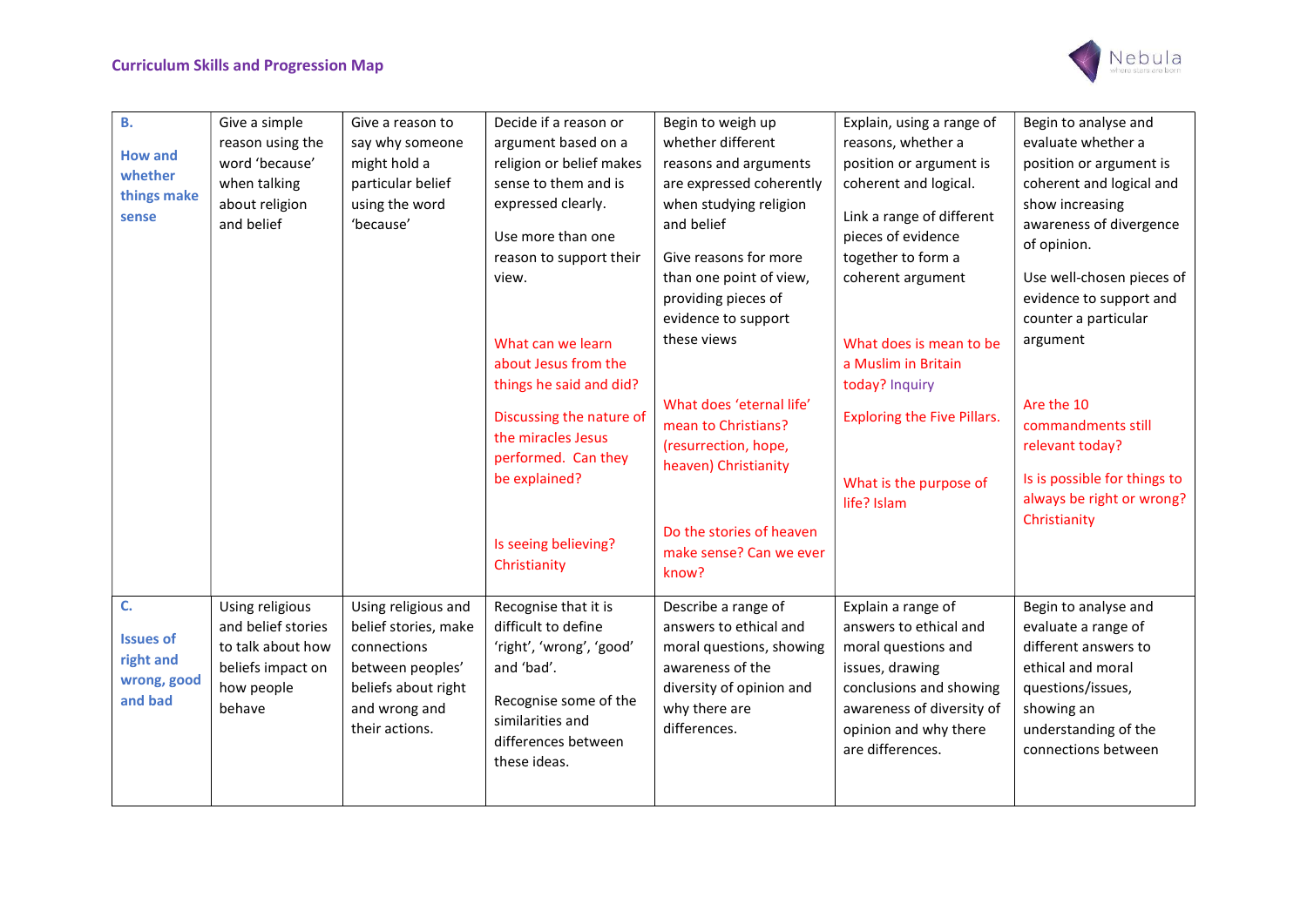

|                               | What can we learn                                                                                                    | Why do people choose to                                             | How do Hindu beliefs                                             | beliefs, practices and                                                      |
|-------------------------------|----------------------------------------------------------------------------------------------------------------------|---------------------------------------------------------------------|------------------------------------------------------------------|-----------------------------------------------------------------------------|
|                               | about Jesus the saviour                                                                                              | make a new start?                                                   | impact their actions?                                            | behaviour.                                                                  |
|                               | from the Easter stories?<br>Was Judas bad? Can<br>we blame the Romans<br>for Jesus' death?<br><b>Should God have</b> | Does Christianity offer a<br>framework for living a<br>'good life'? | What does is mean to be<br>a Muslim in Britain<br>today? Inquiry | If everyone followed the<br>'middle way' would there<br>be a perfect world? |
| helped Jesus on the<br>cross? |                                                                                                                      |                                                                     |                                                                  |                                                                             |
|                               |                                                                                                                      |                                                                     |                                                                  | Are angels real?<br>Christianity                                            |

| <b>KS1 Core Questions</b>                         | <b>KS2 Core Questions</b>                                                                |
|---------------------------------------------------|------------------------------------------------------------------------------------------|
| Why do people have different views about the idea | Why is there suffering in the world?                                                     |
| of 'God'?                                         | What is the difference between believing and knowing?                                    |
| What do my senses tell me about the world of      | What do we mean by 'truth'?                                                              |
| religion and belief?                              | What can we learn about the world/knowledge/meaning of life from the great philosophers? |
| What is puzzling about the world of religion and  | How do people make moral decisions?                                                      |
| belief?                                           | How do people respond to issues of poverty and justice?                                  |
| What is 'good' and what is 'bad'?                 | What does it mean to be 'human'?                                                         |
| How do people decide what is right and wrong?     | What kind of world should we live in?<br>$\bullet$                                       |
| What questions do religious stories make us ask?  | Is seeing believing?<br>$\bullet$                                                        |
| Can we find any answers?                          | Can kindness change the world?                                                           |
| What's the big idea? (introduction to             | Is being happy the greatest purpose in life?                                             |
| philosophy/Socratic dialogue)                     | Is believing in God reasonable?                                                          |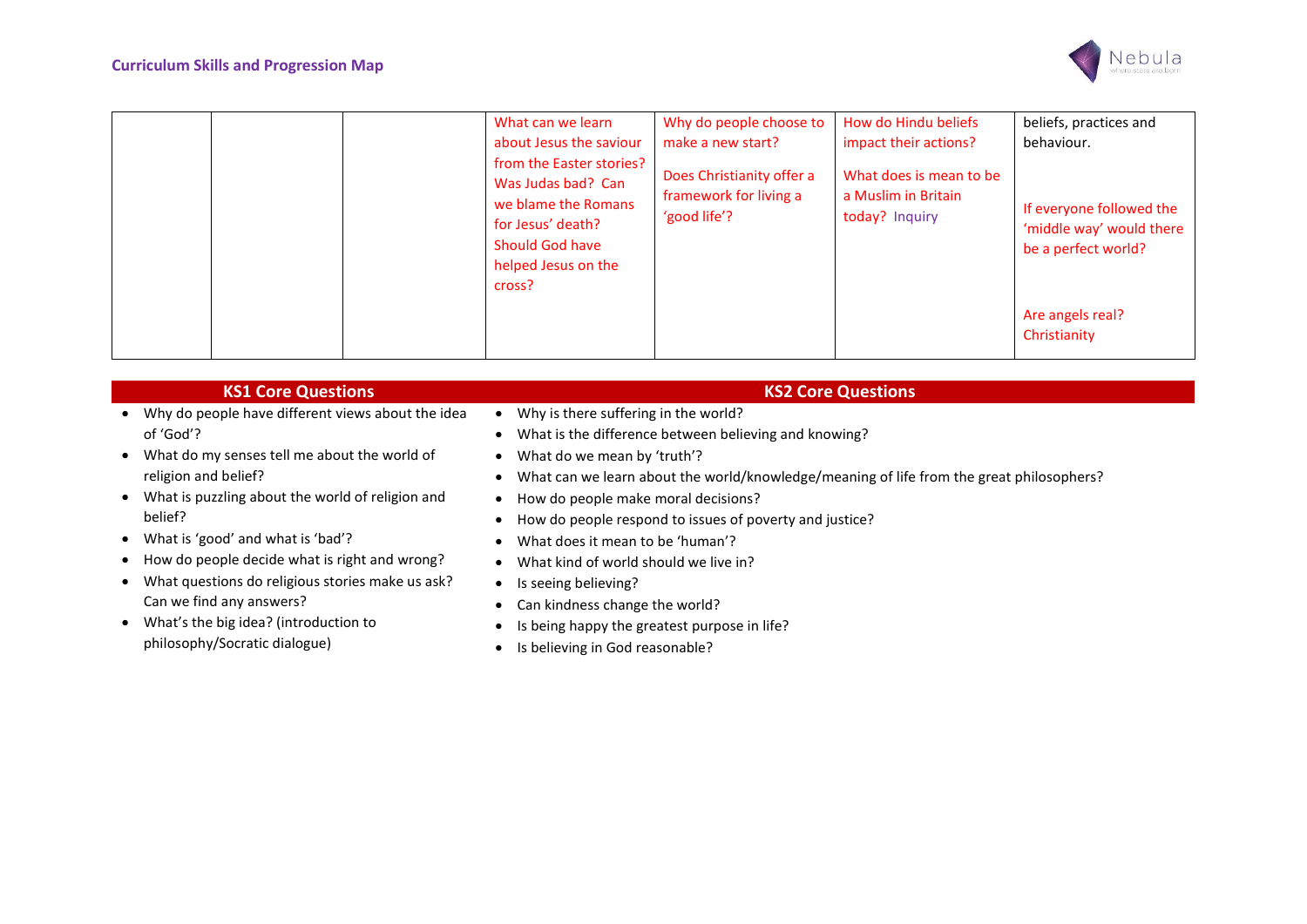

| <b>Curriculum Skills and Progression Map</b>   |                                                                                                                                                       |                                                                                                                     |                                                                                                                                                                                                                                                                                                                   |                                                                                                                                                                                                                                                                                                                                                 |                                                                                                                                                                                                                                                                                                                                                                               |                                                                                                                                                                                                                                                                                                                                                                                                      |  |  |
|------------------------------------------------|-------------------------------------------------------------------------------------------------------------------------------------------------------|---------------------------------------------------------------------------------------------------------------------|-------------------------------------------------------------------------------------------------------------------------------------------------------------------------------------------------------------------------------------------------------------------------------------------------------------------|-------------------------------------------------------------------------------------------------------------------------------------------------------------------------------------------------------------------------------------------------------------------------------------------------------------------------------------------------|-------------------------------------------------------------------------------------------------------------------------------------------------------------------------------------------------------------------------------------------------------------------------------------------------------------------------------------------------------------------------------|------------------------------------------------------------------------------------------------------------------------------------------------------------------------------------------------------------------------------------------------------------------------------------------------------------------------------------------------------------------------------------------------------|--|--|
| Religious Education - Philosophy - Pupils can  |                                                                                                                                                       |                                                                                                                     |                                                                                                                                                                                                                                                                                                                   |                                                                                                                                                                                                                                                                                                                                                 |                                                                                                                                                                                                                                                                                                                                                                               |                                                                                                                                                                                                                                                                                                                                                                                                      |  |  |
| <b>Human/Social</b>                            | Year 1                                                                                                                                                | Year <sub>2</sub>                                                                                                   | Year <sub>3</sub>                                                                                                                                                                                                                                                                                                 | Year 4                                                                                                                                                                                                                                                                                                                                          | Year <sub>5</sub>                                                                                                                                                                                                                                                                                                                                                             | Year <sub>6</sub>                                                                                                                                                                                                                                                                                                                                                                                    |  |  |
| <b>Sciences</b>                                |                                                                                                                                                       |                                                                                                                     |                                                                                                                                                                                                                                                                                                                   |                                                                                                                                                                                                                                                                                                                                                 |                                                                                                                                                                                                                                                                                                                                                                               |                                                                                                                                                                                                                                                                                                                                                                                                      |  |  |
| A.<br><b>The diverse</b><br>nature of religion | Recognise<br>that people<br>have<br>different<br>beliefs and<br>that some<br>people follow<br>religions and<br>others non-<br>religious<br>worldviews | Recognise the<br>names of different<br>religions, religious<br>beliefs and<br>worldviews and use<br>them correctly. | Identify some of the<br>ways people use the<br>terms 'religion' and<br>'belief' when exploring<br>religions, beliefs and<br>worldviews.<br>What can we learn<br>about Jesus the saviour<br>from the Easter<br>stories? How do<br>Christians get their<br>beliefs from the Easter<br>story? Is it proof of<br>God? | Describe the difference<br>between the terms<br>'religion' and 'belief'<br>when exploring<br>religions, beliefs and<br>worldviews.<br>If life is a journey, does<br>it ever end?<br>Discussing the nature of<br>belief in eternal life.<br>How do religious groups<br>contribute to society<br>and culture in their local<br>area? Christianity | Explain the different<br>ways in which the terms<br>'religion' and "belief' are<br>used by followers from<br>within a religion or<br>worldview and those<br>from outside it.<br>Show awareness that<br>talking about religion and<br>belief can be complex.<br>How do Hindu beliefs<br>impact their actions?<br>How do beliefs shape<br>identity for Muslims?<br><b>Islam</b> | Begin to analyse and<br>evaluate the varying use<br>of the terms 'religion' and<br>'belief' by followers from<br>within a religion or<br>worldview and those<br>from outside it.<br>Recognise some areas of<br>controversy when<br>interpreting and<br>explaining the nature of<br>religion and belief.<br>Who or what is God?<br>Does religion bring peace,<br>conflict or both?<br><b>Buddhism</b> |  |  |
| В.<br><b>Diverse ways in</b><br>which people   | Recognise<br>some of the<br>symbols,<br>artefacts and                                                                                                 | Identify evidence of<br>religion and belief                                                                         | Identify some<br>similarities and<br>differences in how<br>people practise and                                                                                                                                                                                                                                    | Describe some of the<br>varying ways in which<br>religions and beliefs are<br>practised locally and                                                                                                                                                                                                                                             | Explain some of the<br>varying ways in which<br>religions and beliefs are<br>practised locally and                                                                                                                                                                                                                                                                            | Begin to analyse and<br>evaluate the varying ways<br>in which religions and<br>beliefs are practised                                                                                                                                                                                                                                                                                                 |  |  |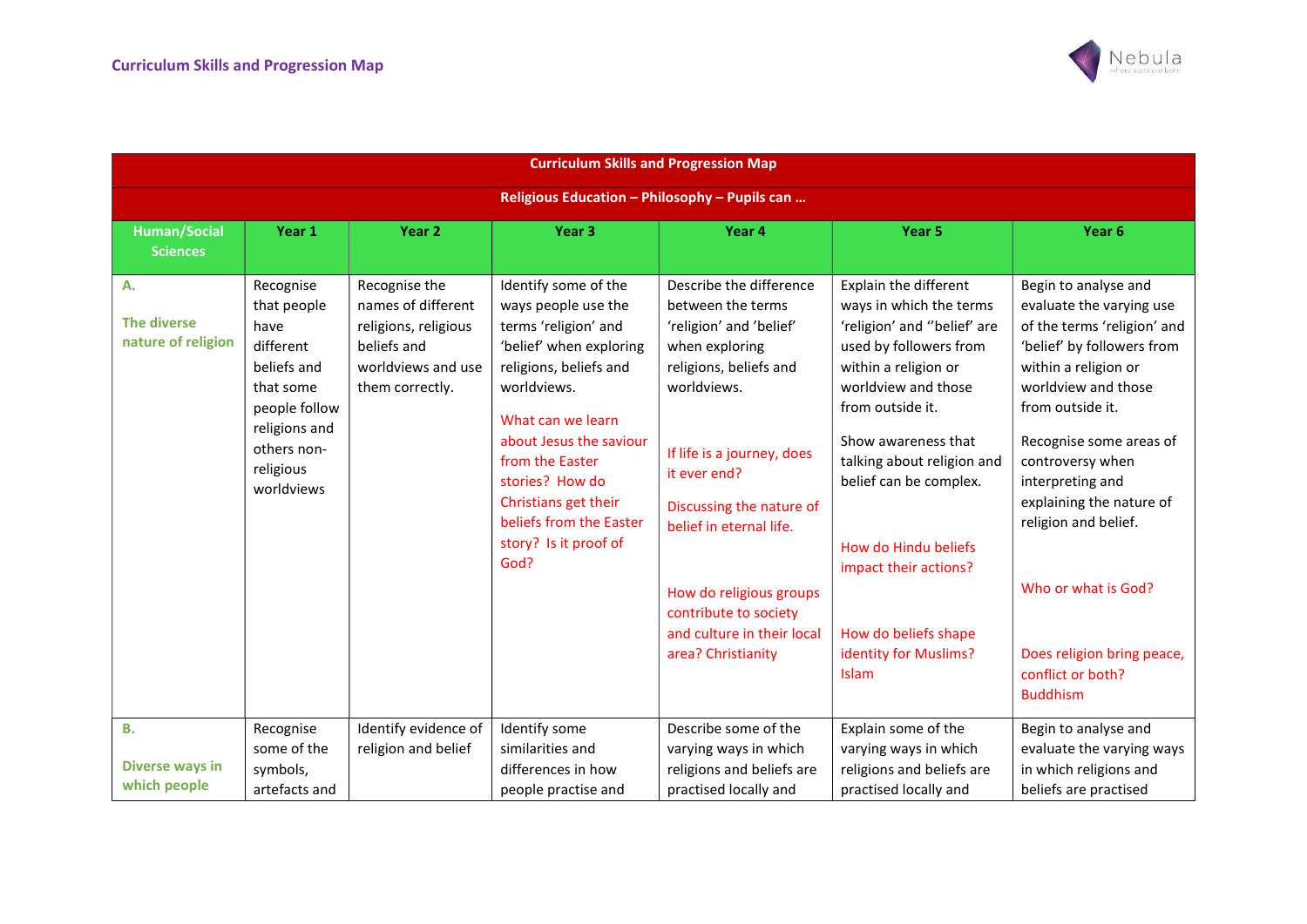

| practice and    | practices      | especially in the | express beliefs both    | nationally (both within   | nationally (both within    | locally, nationally and    |
|-----------------|----------------|-------------------|-------------------------|---------------------------|----------------------------|----------------------------|
| express beliefs | used by        | local area.       | within and between at   | and between               | and between                | globally (both within and  |
|                 | people of      |                   | least two different     | religions/worldviews)     | religions/worldviews)      | between                    |
|                 | different      |                   | religions/worldviews.   | with reference to at      | with reference to at least | religions/worldviews)      |
|                 | religions and  |                   |                         | least two                 | two different              | with reference to at least |
|                 | beliefs in the |                   |                         | religions/worldviews.     | religions/worldviews.      | two different              |
|                 | local area     |                   | Comparing the festivals |                           |                            | religions/worldviews.      |
|                 |                |                   | of Diwali, Passover and |                           |                            |                            |
|                 |                |                   | Christmas.              | Why Muslims go on         | What does it mean to be    | Has the Christmas lost its |
|                 |                |                   |                         | pilgrimage?               | a Muslim in Britain        | meaning?                   |
|                 |                |                   |                         |                           | today? Inquiry             |                            |
|                 |                |                   | How does a belief in    | What does it mean to be   |                            |                            |
|                 |                |                   |                         | a pilgrim? (Christianity) |                            | How have religious         |
|                 |                |                   | Jesus' miracles shape   |                           |                            | groups contributed to      |
|                 |                |                   | Christian's behaviour?  | Comparing the             | How have expressions of    | society across the world?  |
|                 |                |                   | Christianity            | importance and            | Christianity changed over  | Christianity               |
|                 |                |                   |                         | meaning of pilgrimage     | time? Christianity         |                            |
|                 |                |                   |                         | between Muslims and       |                            |                            |
|                 |                |                   |                         | Christians.               |                            |                            |
|                 |                |                   |                         |                           |                            |                            |
|                 |                |                   |                         |                           |                            |                            |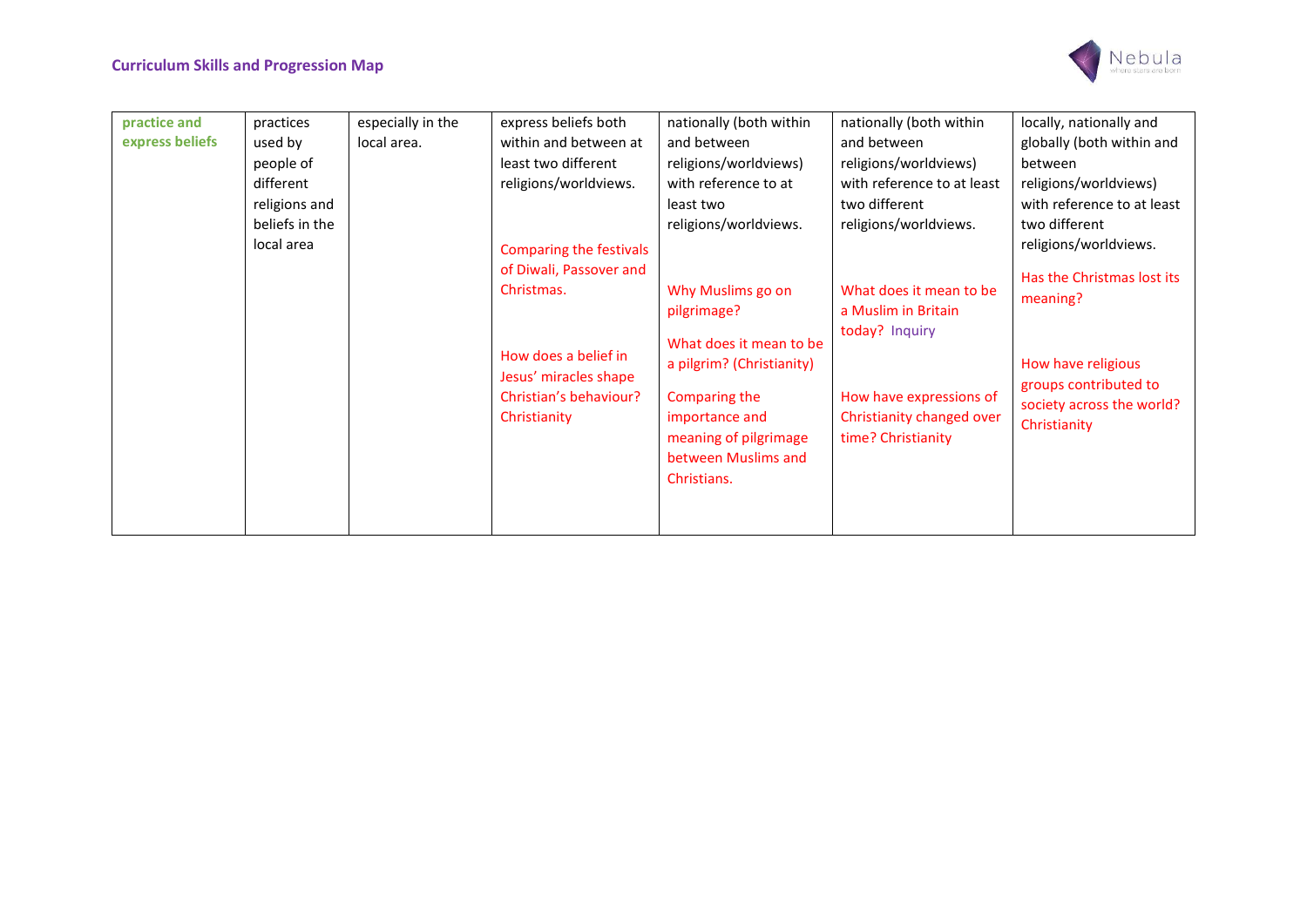

| C.               | Recognise    | Identify ways in      | Identify a range of      | Describe ways in which   | Explain how beliefs      | Begin to analyse and      |
|------------------|--------------|-----------------------|--------------------------|--------------------------|--------------------------|---------------------------|
|                  | that beliefs | which beliefs can     | ways in which beliefs    | beliefs can impact on    | impact on and influence  | evaluate how beliefs      |
| The ways in      | can have an  | have an impact on     | can have an impact on    | and influence individual | individual lives,        | impact on, influence and  |
| which beliefs    | impact on a  | a believer's daily    | a believer's daily life, | lives, communities and   | communities and society, | change individual lives,  |
| shape individual | believer's   | life, their family or | their family,            | society and show         | and how individuals,     | communities and society,  |
| identity, and    | daily life,  | local community.      | community and            | awareness of how         | communities and society  | and how individuals,      |
| impact on        | their family |                       | society.                 | individuals,             | can also shape beliefs.  | communities and society   |
| communities and  | or local     |                       |                          | communities and          |                          | can also shape beliefs.   |
| society and vice | community.   |                       |                          | society can also shape   |                          |                           |
| versa            |              |                       | How Hindus prepare       | beliefs.                 | How has the Christian    | If everyone followed the  |
|                  |              |                       |                          |                          |                          | 'middle way' would there  |
|                  |              |                       | for and celebrate the    |                          | community changed over   | be a perfect world?       |
|                  |              |                       | Festival of Lights.      |                          | time?                    |                           |
|                  |              |                       |                          | Why is advent important  |                          |                           |
|                  |              |                       |                          | for Christians?          |                          | Are the 10                |
|                  |              |                       | <b>How do Christians</b> | Has the meaning of       | What does it mean to be  | commandments still        |
|                  |              |                       | display the belief in    | Christmas been lost?     | a Muslim in Britain      | relevant today?           |
|                  |              |                       | <b>Modern Britain?</b>   |                          | today? Inquiry           |                           |
|                  |              |                       | Christianity             |                          |                          | How have religious        |
|                  |              |                       |                          |                          |                          | groups contributed to     |
|                  |              |                       |                          |                          |                          | society across the world? |
|                  |              |                       |                          |                          |                          | Christianity              |
|                  |              |                       |                          |                          |                          |                           |
|                  |              |                       |                          |                          |                          |                           |
|                  |              |                       |                          |                          |                          |                           |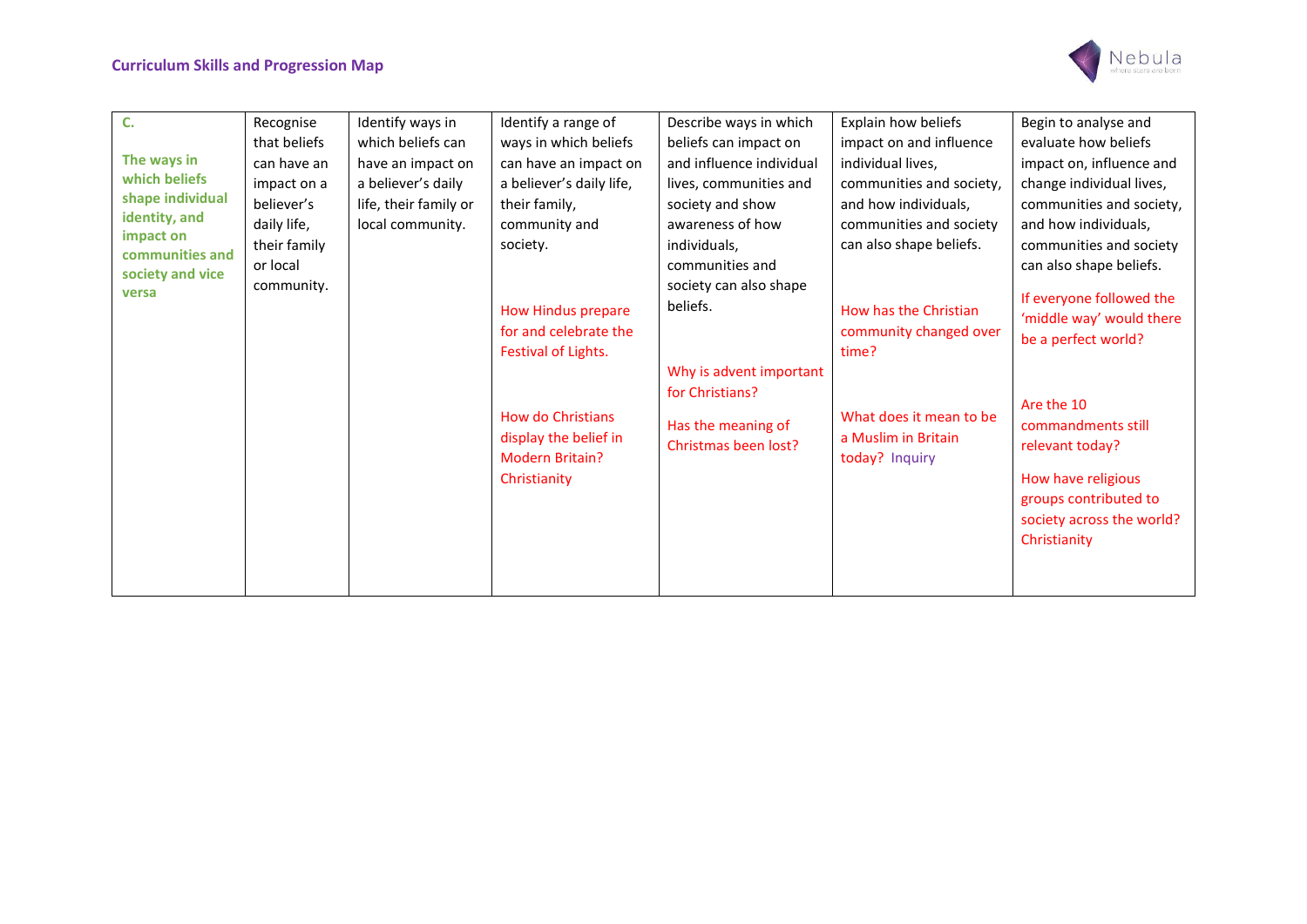

- How do festivals/celebrations bring people together?
- Where is the religion around us?
- What does it mean to belong to the XXXX community?
- What happens in the daily life of a XXXX?
- What does it mean to be part of a religious family?
- Why are symbols and artefacts important to some people?
- How do worship gatherings/ceremonies give xxxx a sense of identity and belonging?
- **KS1 Core Questions KS2 Core Questions** KS2 Core Questions KS2 Core Questions KS2 Core Questions
	- What do we mean by religion? What makes a religion a religion?
	- Does religion bring peace, conflict or both?
	- How do beliefs shape identity for XXXX?
	- What can we learn from different members/expressions of the XXXX tradition?
	- How have expressions of XXXX changed over time?
	- How do XXXX express their religious beliefs in modern Britain and in XXXX (name of country)?
	- What does it mean to be part of a global religious/worldview community?
	- How do people express commitment to a religion or worldview in different ways?
	- What difference does being a XXXX make to daily life?
	- How do/have religious groups contribute to society and culture?

• The suggested core questions take into account Understanding Christianity (RE Today 2016) units on God, creation, incarnation and salvation which are already being used in a number of schools and academies in the county. These are shown in purple.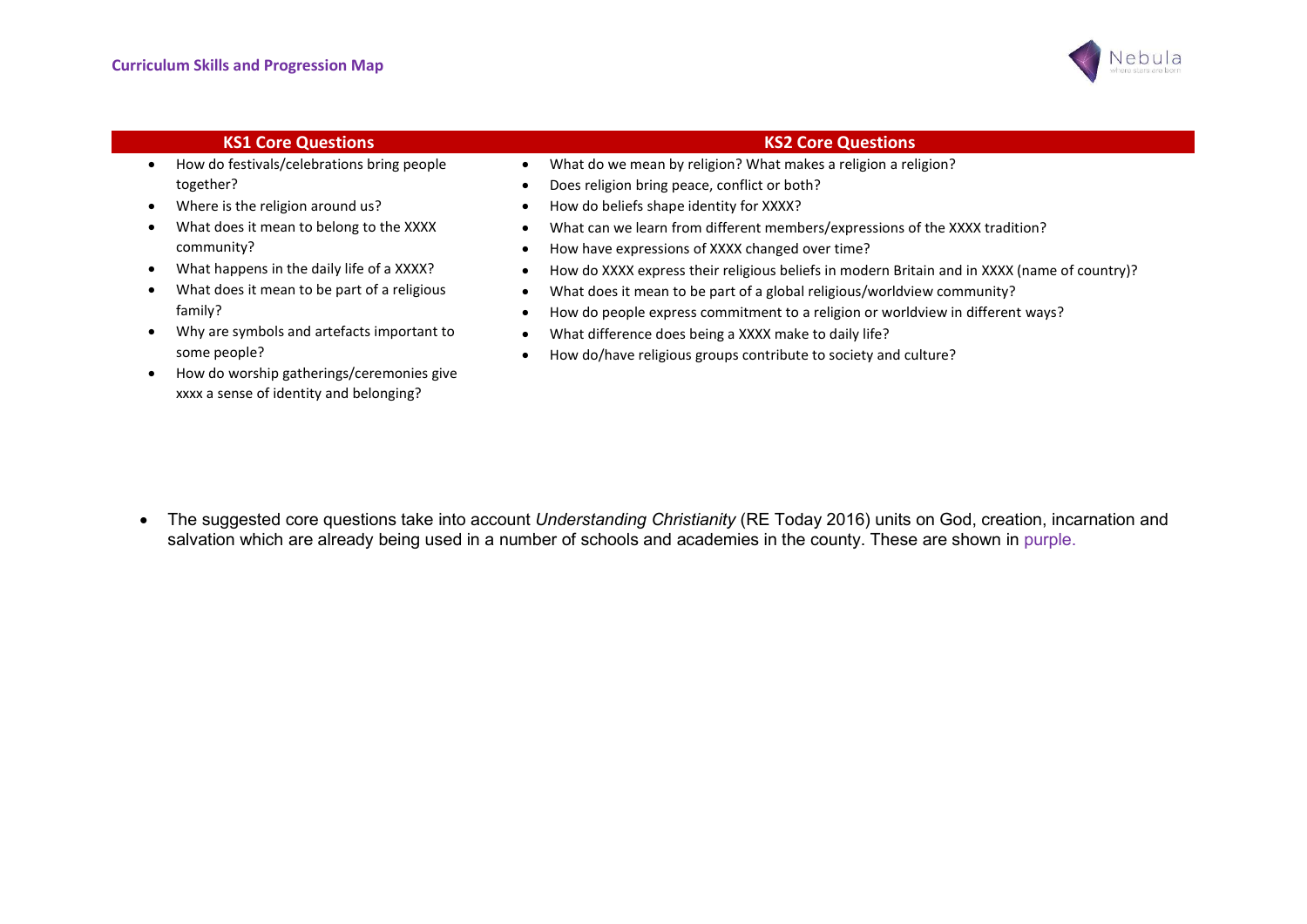

## Suggested Core Knowledge for Christianity

| <b>Disciplinary Lens</b>                                                                                                                                                                                                                                                                                                                                                                                                                                                                                                                                                                                                                                                                                                                                                                                                        | <b>Key Stage 1</b>                                                                                                                                                                                                                                                                                                                                                                                                                                                                                                                                                                                                                                                                                               | <b>Key Stage 2</b>                                                                                                                                                                                                                                                                                                                                                                                                                                                                                                                                                                                                                                                                                                                                                                                                                                                                                                                                                                                                                                                                                                                                                                                                                                                                                                                                                                                                                                                                     |
|---------------------------------------------------------------------------------------------------------------------------------------------------------------------------------------------------------------------------------------------------------------------------------------------------------------------------------------------------------------------------------------------------------------------------------------------------------------------------------------------------------------------------------------------------------------------------------------------------------------------------------------------------------------------------------------------------------------------------------------------------------------------------------------------------------------------------------|------------------------------------------------------------------------------------------------------------------------------------------------------------------------------------------------------------------------------------------------------------------------------------------------------------------------------------------------------------------------------------------------------------------------------------------------------------------------------------------------------------------------------------------------------------------------------------------------------------------------------------------------------------------------------------------------------------------|----------------------------------------------------------------------------------------------------------------------------------------------------------------------------------------------------------------------------------------------------------------------------------------------------------------------------------------------------------------------------------------------------------------------------------------------------------------------------------------------------------------------------------------------------------------------------------------------------------------------------------------------------------------------------------------------------------------------------------------------------------------------------------------------------------------------------------------------------------------------------------------------------------------------------------------------------------------------------------------------------------------------------------------------------------------------------------------------------------------------------------------------------------------------------------------------------------------------------------------------------------------------------------------------------------------------------------------------------------------------------------------------------------------------------------------------------------------------------------------|
| Theology:                                                                                                                                                                                                                                                                                                                                                                                                                                                                                                                                                                                                                                                                                                                                                                                                                       | <b>Systematic Theology:</b>                                                                                                                                                                                                                                                                                                                                                                                                                                                                                                                                                                                                                                                                                      | <b>Systematic Theology:</b>                                                                                                                                                                                                                                                                                                                                                                                                                                                                                                                                                                                                                                                                                                                                                                                                                                                                                                                                                                                                                                                                                                                                                                                                                                                                                                                                                                                                                                                            |
| Thinking through believing.<br>Theology enables pupils to grapple<br>with questions that have been raised<br>by religions and beliefs over the<br>centuries.<br>It looks at where beliefs come from,<br>how they have changed over time,<br>how they are applied differently in<br>different contexts and how they<br>relate to each other. It involves<br>investigating key texts and traditions<br>within different religions and belief<br>systems, exploring the ways in which<br>they have been used as authoritative<br>for believers and the ways in which<br>they have been challenged,<br>interpreted and disregarded over<br>time. It assesses the key ideas of a<br>religion or belief system as well as<br>exploring the significance of<br>experience on the claims made by<br>religious and non-religious people. | Creation: Christian belief in God as<br>creator of the universe.<br>God: Christian belief in God as a Father.<br>Jesus: Awareness of Jesus as a historical<br>figure and of some of his teachings and<br>miracles.<br>Incarnation: The Nativity narratives in<br>Luke and Matthew. The Christian belief<br>that God became human in Jesus.<br>Salvation: The Easter narrative and<br>Christian belief that Jesus builds a bridge<br>between God and humans. Recognition<br>of how incarnation and salvation relate<br>to one another for Christians.<br><b>Textual Theology:</b><br>The Bible as a sacred text for Christians.<br>Recognition of different genre in the<br>bible e.g. parables, letters, history | <b>Creation and Fall:</b> Christian belief that humans are made in God's image but<br>became sinful and need saving. Introducing debates about the relationship between<br>the Genesis narratives and scientific explanations.<br>God: Christian belief in one God, who is described as Trinity (Father, Son, Holy<br>Spirit). Sources of authority which explain to Christians the nature of God e.g. bible,<br>experience, creeds.<br>Jesus: As God incarnate, also known as the Son of God. Christian belief that Jesus<br>fulfilled prophecies about the Messiah.<br>Incarnation: Jesus as one of the three persons of the Trinity.<br>Salvation: Gospel accounts of Jesus' death and resurrection and the various<br>interpretations of these accounts in terms of the meaning of salvation (e.g.<br>forgiveness, sacrifice, redemption)<br><b>Textual Theology:</b><br>Consideration of genre, author, context, reliability and audience in relation<br>to the Bible, creeds and Christian tradition.<br>Different interpretations of belief through for example art, music, blogs.<br><b>Historical Theology:</b><br>Examples of key teachings from religious teachers such as Dietrich Bonhoeffer,<br>Martin Luther King, Oscar Romero Examples of how experiences have impacted on<br>beliefs e.g the conversion of Saul on the road to Damascus.<br>Examples of how events in society have influenced beliefs e.g. the persecution of<br>Christians, the abolition movement. |
|                                                                                                                                                                                                                                                                                                                                                                                                                                                                                                                                                                                                                                                                                                                                                                                                                                 |                                                                                                                                                                                                                                                                                                                                                                                                                                                                                                                                                                                                                                                                                                                  |                                                                                                                                                                                                                                                                                                                                                                                                                                                                                                                                                                                                                                                                                                                                                                                                                                                                                                                                                                                                                                                                                                                                                                                                                                                                                                                                                                                                                                                                                        |

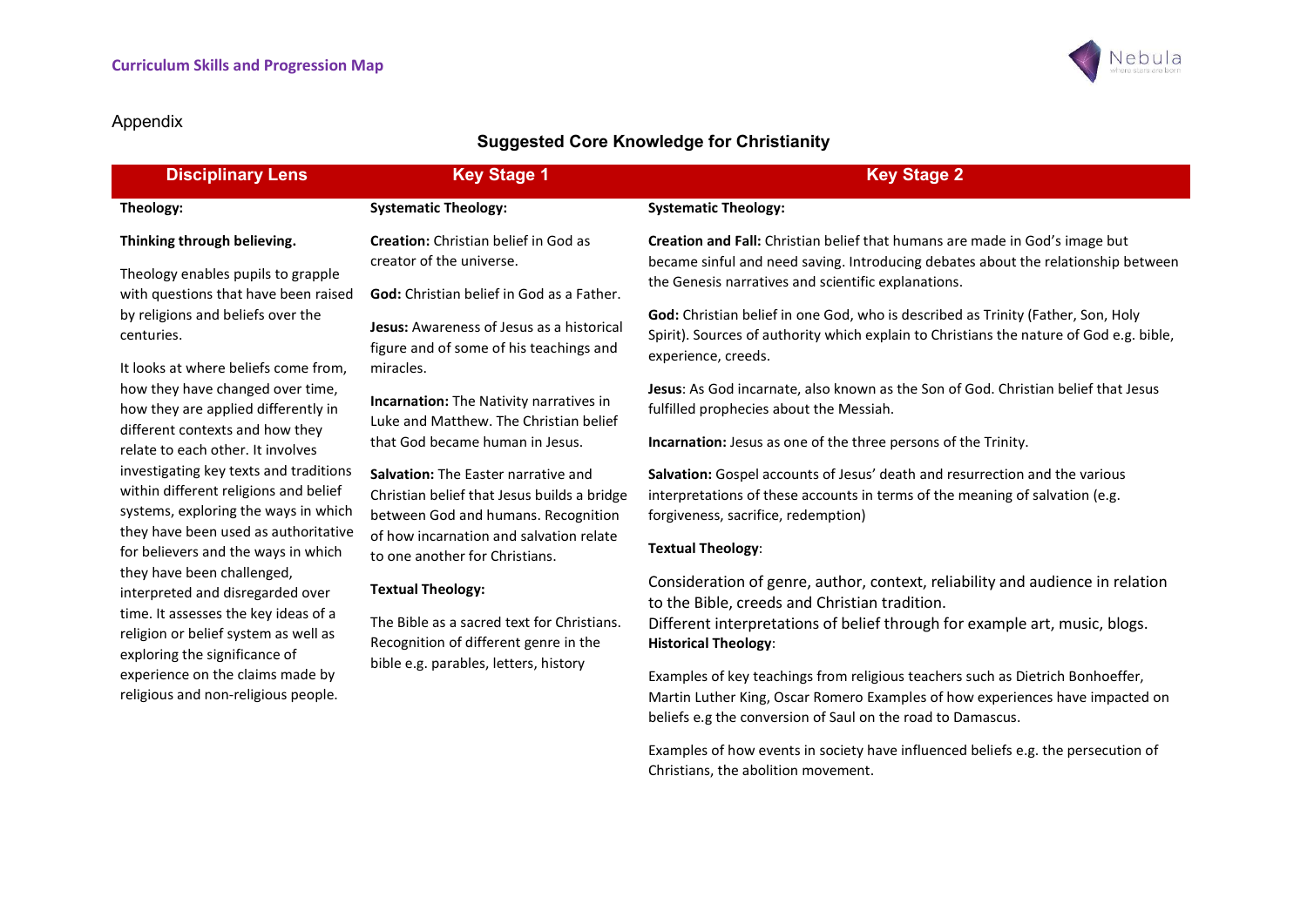

#### Philosophy:

#### Metaphysics:

#### Thinking through thinking.

Philosophy enables pupils to grapple with questions that have been raised about knowledge, meaning, existence and morality.

It is about finding out how and whether things make sense. It deals with questions of morality and ethics. It takes seriously questions about reality, knowledge and existence. It is the process of reasoning that lies at the heart of philosophy. Studying the works of great philosophers is part of developing an understanding of philosophy. Philosophy contains three fields of enquiry that would be applicable to a balanced framework for RE these are metaphysics, logic and moral philosophy

The word 'God' as a name. The nature of a question The meaning of the word 'know'. Awareness of the world around them through the senses

#### Logic:

The nature of a reason Use of the word 'because' Recognise a reason in a religious or belief text

#### Moral Philosophy:

Make links between belief and behaviour, particularly through the study of religious and belief narratives.

How people make decisions e.g. impact of family and rules.

#### Metaphysics:

Varying views about the existence of God

Varying views about the reasons for suffering in the world, including awareness of different types of suffering Difference between knowledge, belief and opinion. The complex nature of concepts such as truth, reality, happiness, identity, hope, justice. The work of one or two key philosophers such as Socrates, Plato or Aristotle. An example of a philosopher from the Christian tradition e.g. Augustine Logic:

The nature of a philosophical question Debates about whether some things can be proven The nature of a coherent and reasoned argument Awareness of divergence of opinion Creation of balanced arguments

#### Moral Philosophy:

Influences on moral decision making such as experience, family, history, culture or community (including religious communities). Introduction to ethical theory such as utilitarianism or hedonism. Making connections with theological understandings of right and wrong.

Investigation of moral issues such as poverty and wealth, peace and conflict or justice and injustice.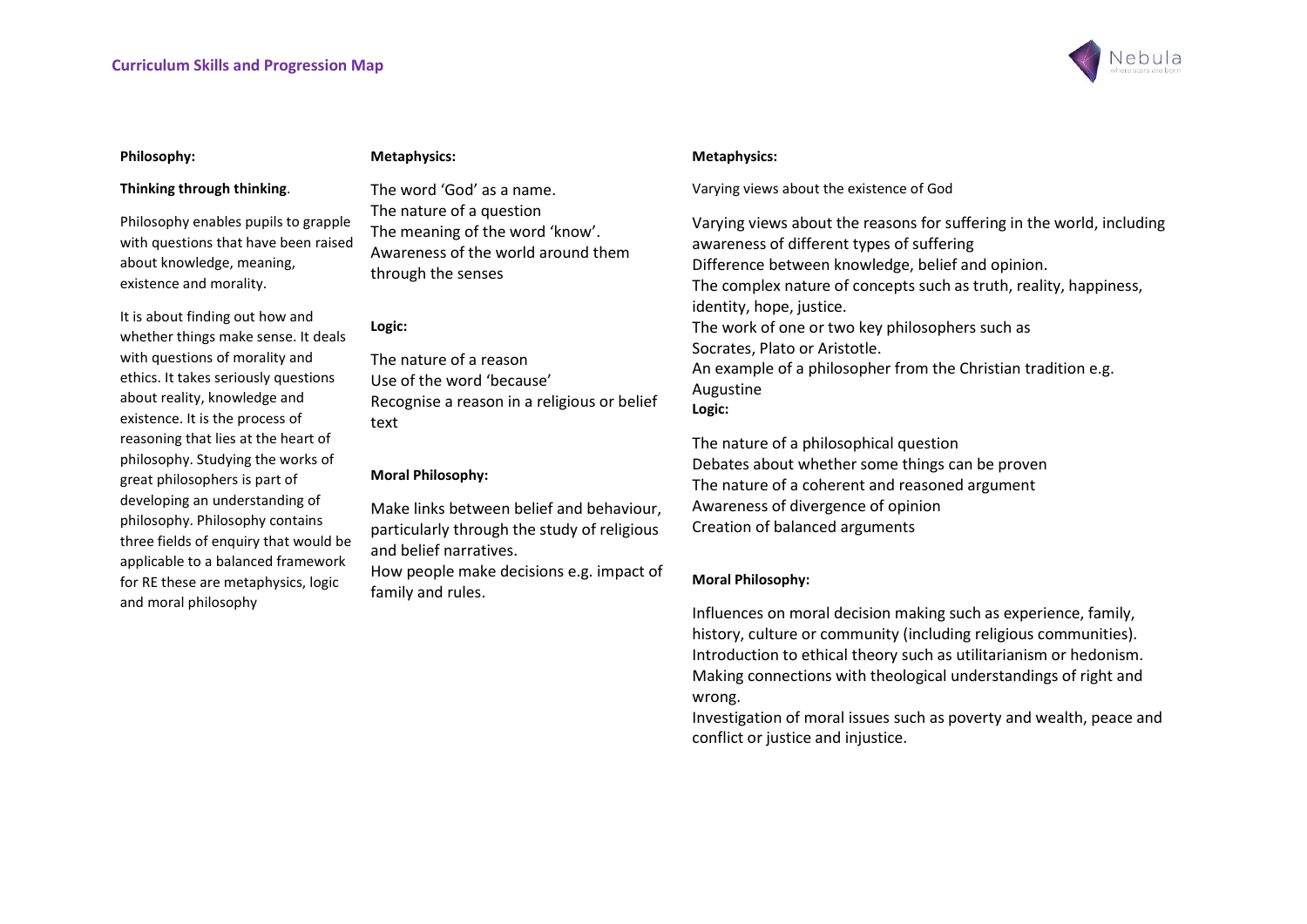

#### Human /Social Sciences:

#### Thinking through living.

The human/social sciences enable pupils to grapple with questions about the lived and diversity reality of religion and belief in the world.

It explores the diverse ways in which people practise their beliefs. It engages with the impact of beliefs on individuals, communities and societies. Pupils will investigate the ways in which religions, beliefs and religious believers have shaped and continue to shape societies around the world. They can promote better understanding of the ways in which religions and beliefs influence people's understanding of power, gender, compassion, and so on. It also enables pupils to consider the nature of religion itself and the diverse ways in which people understand the term 'religion'.

#### Nature of Religion:

The use of the term 'Christian' and what it means

The terms 'religion' and 'worldview'

The idea that some people follow a set of beliefs, creed or way of life.

#### Practices and Expression:

The local church (eg): how they are used, worship that takes place. Norwich Anglican and Roman Catholic Cathedrals as a places of importance for many Christians.

Symbolism and artefacts: The cross as a symbol. Artefacts used by Christians such the rosary, paschal candle, chalice and paten.

Use of water and light in ceremonies such as baptism and Christingle.

#### Individual, community and Society:

The importance of rites of passage such as baptism or First communion for some Christians.

The importance of worship gatherings for Christians e.g. sharing bread and wine, keeping Sunday as a special day

The role of celebrations such as Christmas and Easter in bringing the religious community together.

#### Nature of Religion:

Different ways in which people understand the term 'religion' both within and outside of religious adherence.

The use of term 'religion' by Christians, and awareness that some prefer not to use this term.

Christianity originally known as 'The Way' in New Testament times.

Awareness of the diverse nature of Christianity locally, nationally and globally.

#### Practices and Expression:

The church: Church as a global community of Christian believers, the main characteristics of different denominations. Awareness of different denominations locally e.g. Anglican, Roman Catholic, Baptist, Methodist, Free Church, Salvation Army…

Worship: Different expressions of Christian worship including for example the Eucharist and pilgrimage.

Festivals: The diverse ways in which people celebrate festivals such as Christmas, Easter and Pentecost; in particular contrasting two different contexts such as local/global or rural/urban.

Individuals: Meeting individual Christians to ask them about their beliefs and practices.

#### Individual, community and society:

The impact of Christian teachings on daily life such as providing guidance, reassurance or comfort.

The importance of rites of passage in terms of religious identity e.g. baptism, confirmation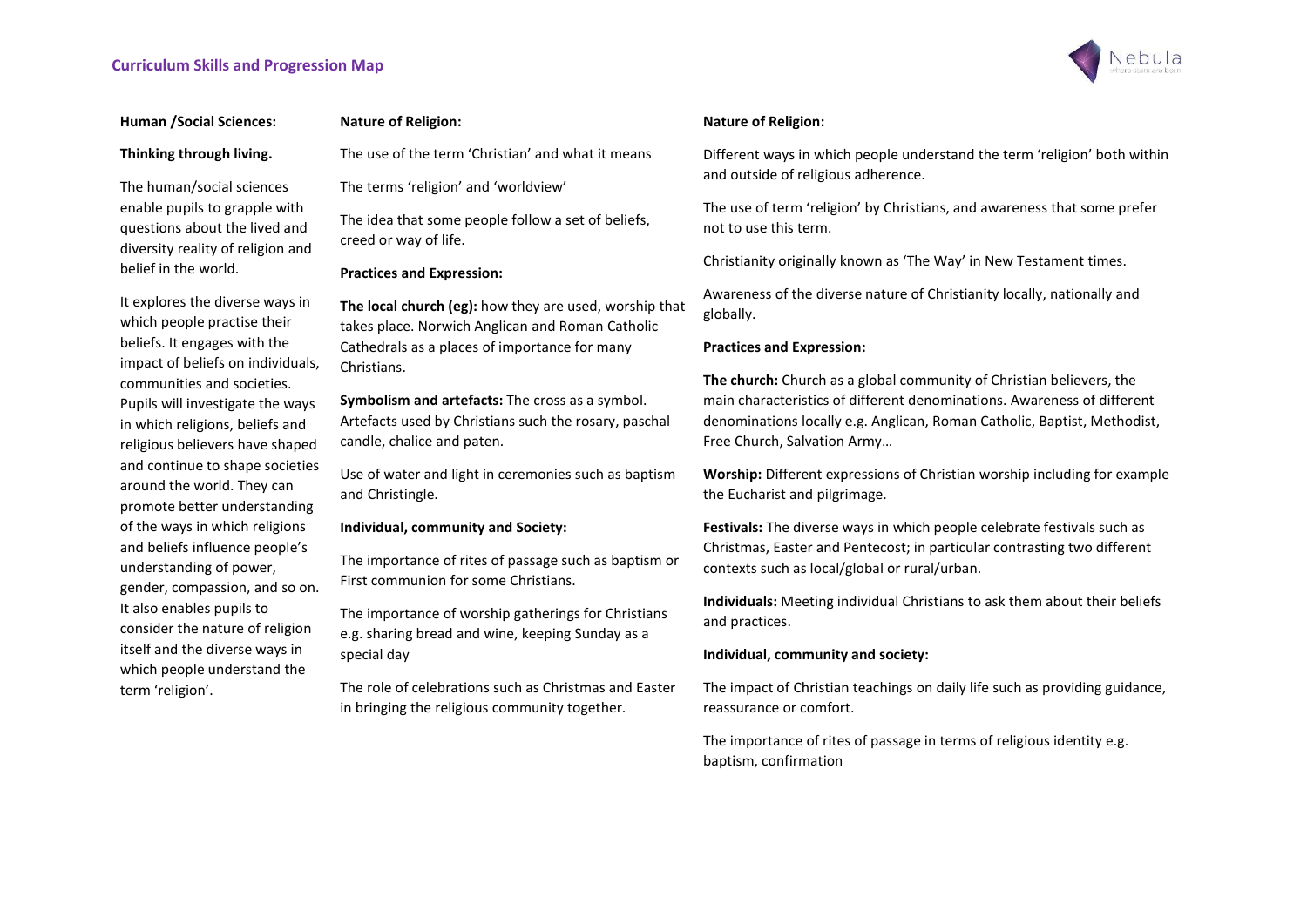

The life and work of a Christian individual whose faith impacts (or impacted) on their actions e.g. Martin Luther King, Mother Teresa, Desmond Tutu, Wilberforce, Cavell, Oscar Romero, Toyohiko Kagawa

Varying expressions of prayer including for example the 'Thy Kingdom Come', Taize, 24/7 prayer or Prayer Spaces.

Varying cultural expressions of the Christian faith as seen through art and/or music.

The role of the Christian community in charity work such as Foodbanks or Christian Aid.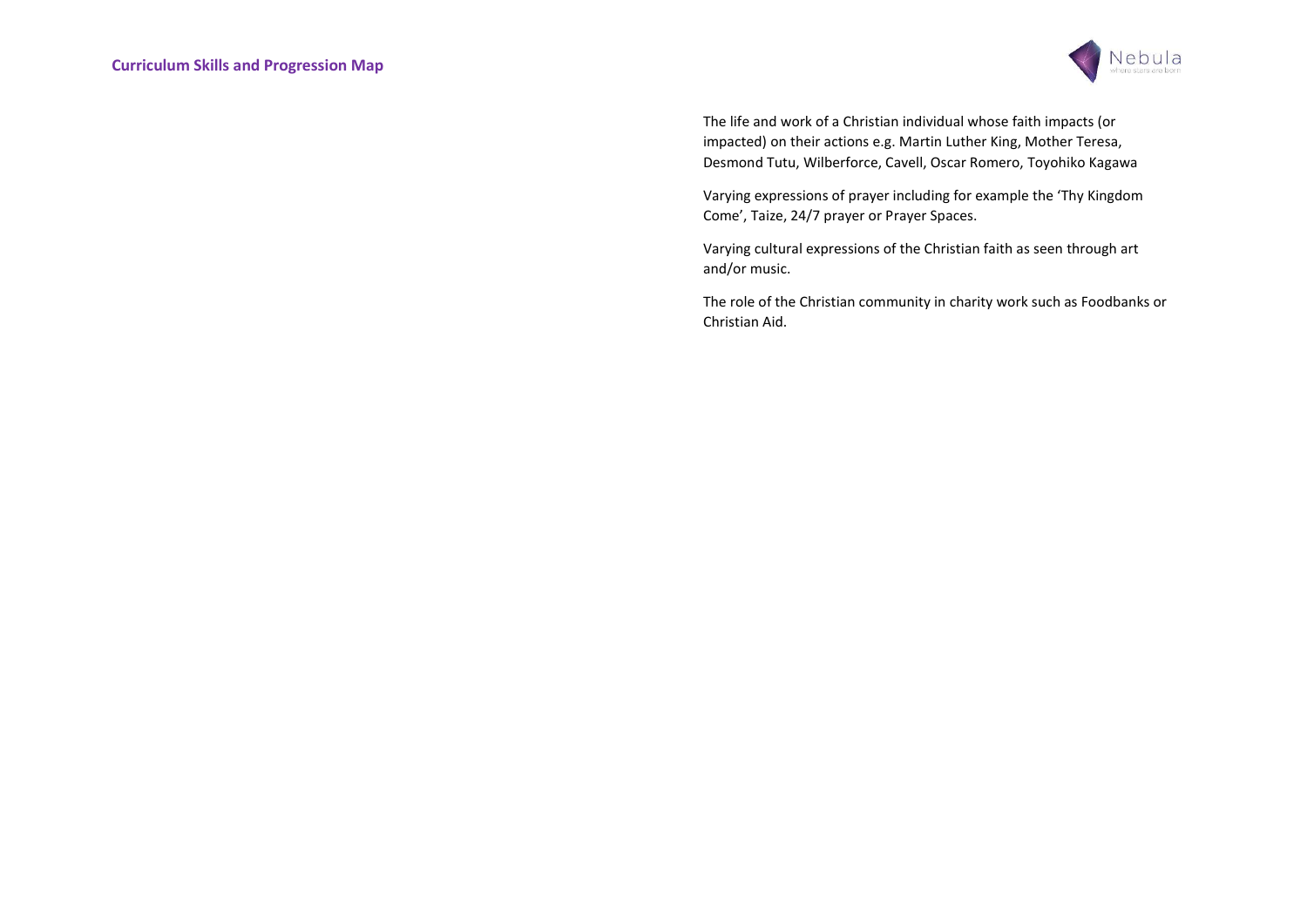

## Suggested Core Knowledge for Hinduism

| <b>Disciplinary Lens</b>                                                                                                                                               | <b>Key Stage 1</b>                                                                                  | <b>Key Stage 2</b>                                                                                                                                                                                                          |
|------------------------------------------------------------------------------------------------------------------------------------------------------------------------|-----------------------------------------------------------------------------------------------------|-----------------------------------------------------------------------------------------------------------------------------------------------------------------------------------------------------------------------------|
| Theology:                                                                                                                                                              | <b>Systematic Theology:</b>                                                                         | <b>Systematic Theology:</b>                                                                                                                                                                                                 |
| Thinking through believing.                                                                                                                                            | God: Hindu beliefs in<br>one God, usually                                                           | God: Brahman as Supreme Reality who pervades all creation through stories from the Upanishands. Awareness<br>of the Trimurti- Brahma, Shiva, Vishnu.                                                                        |
| Theology enables pupils to<br>grapple with questions that<br>have been raised by religions                                                                             | referred to as spirit<br>(Brahman)                                                                  | Atman: The name used for the essential nature of humans or their soul                                                                                                                                                       |
| and beliefs over the centuries.                                                                                                                                        | represented through<br>different names and                                                          | Avatars: The belief that Vishnu takes form and comes to earth. The word literally meaning 'descent'. The 10<br>avatars including Lord Krishna and Lord Rama, and the beliefs and values arising from narratives about them. |
| It looks at where beliefs come<br>from, how they have changed                                                                                                          | images.<br><b>Avatars: Name</b>                                                                     | Ahimsa: Non-violence springs naturally from the Hindu belief of unity in diversity.                                                                                                                                         |
| over time, how they are applied<br>differently in different contexts                                                                                                   | avatars such as<br>Rama, Krishna and                                                                | Samsara: The cycle of birth and rebirth which ends when a personal discovers his or her essential spirit, called<br>Moksha. Hindus believe that consciousness is present in all life forms.                                 |
| and how they relate to each<br>other. It involves investigating<br>key texts and traditions within                                                                     | Ganesha and talk<br>about stories<br>associated with them                                           | Karma: The law of karma is linked to the theory of reincarnation. It states that there are consequences for<br>actions beyond this life. The law of cause and effect.                                                       |
| different religions and belief<br>systems, exploring the ways in                                                                                                       | and the beliefs and                                                                                 | <b>Textual Theology:</b>                                                                                                                                                                                                    |
| which they have been used as<br>authoritative for believers and                                                                                                        | values arising from<br>them.                                                                        | The oral tradition in the Indus valley and the writing down of teaching in the Vedas which contains<br>hymns and prayers.                                                                                                   |
| the ways in which they have<br>been challenged, interpreted                                                                                                            | <b>Textual Theology:</b>                                                                            | Consideration of genre, author, context, reliability and audience in relation to the Vedas, Ramayana,<br>Mahabharata Upanishads, and Puranas.                                                                               |
| and disregarded over time. It<br>assesses the key ideas of a<br>religion or belief system as well<br>as exploring the significance of<br>experience on the claims made | Hindu holy books are<br>written in Sanskrit<br>and come in the form<br>of laws, hymns and<br>poetry | Different interpretations of belief through for example through worship, dance and storytelling.<br>Interpretation of prayers such as the Gayatri Mantra.                                                                   |
|                                                                                                                                                                        |                                                                                                     | <b>Historical Theology:</b>                                                                                                                                                                                                 |
| by religious and non-religious<br>people.                                                                                                                              | The Ramayana as a<br>sacred poem about                                                              | Examples of key teachings from religious teachers such as Gandhi, Swaminarayan, Sai Baba, Srila<br>Prabhupada, Sri Ramakrishna                                                                                              |
|                                                                                                                                                                        | Rama and Sita.                                                                                      | Examples of how experiences have impacted on beliefs e.g the life of Mahatma Gandhi.<br>Impact of the spread of the Hindu tradition to the West on how beliefs are understood.                                              |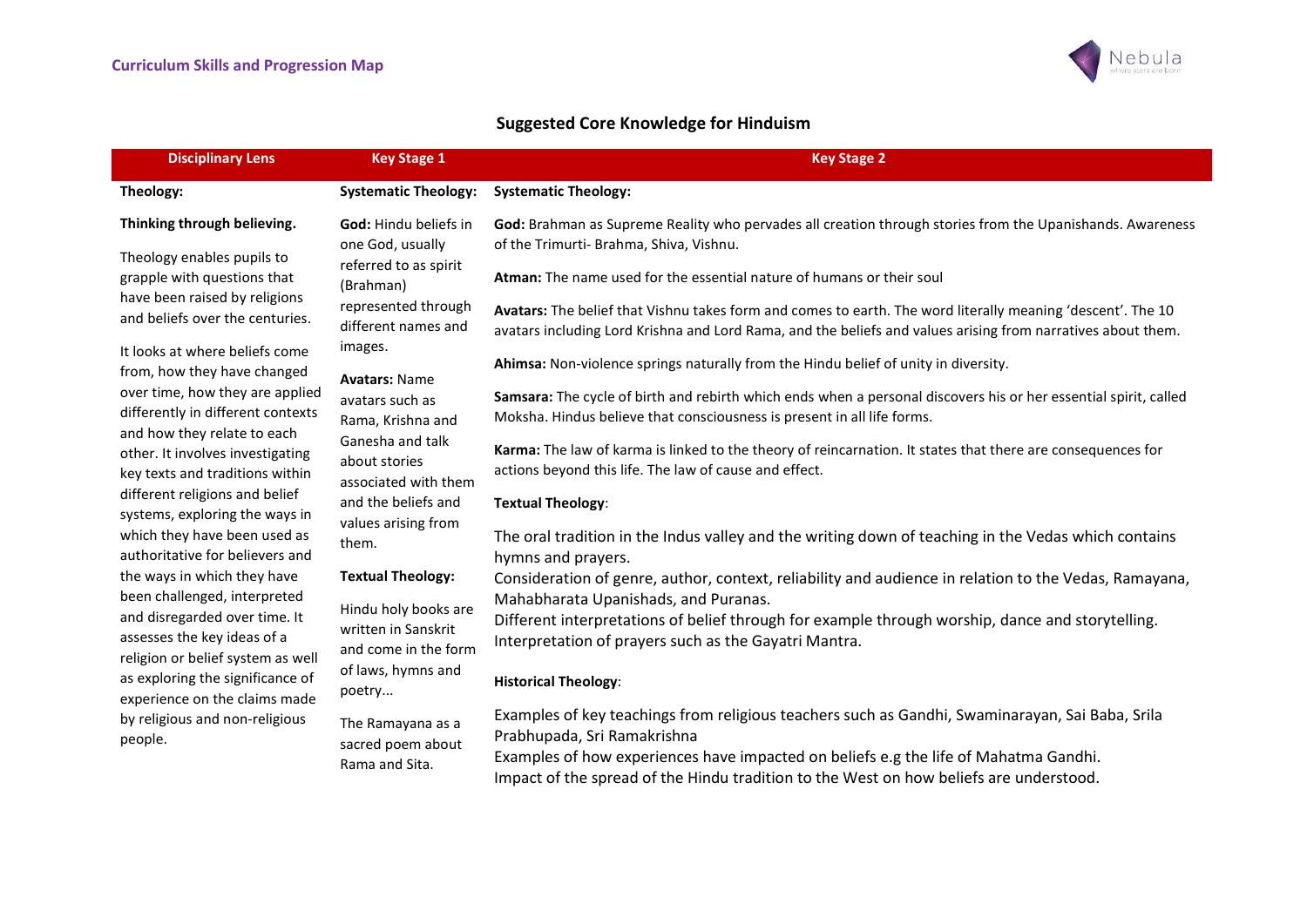applicable to a balanced framework for RE these are metaphysics, logic and moral philosophy



| <b>Philosophy:</b>                                      | <b>Metaphysics:</b>                          | <b>Metaphysics:</b>                                                                                   |
|---------------------------------------------------------|----------------------------------------------|-------------------------------------------------------------------------------------------------------|
| <b>Thinking through</b>                                 | The word 'God' as a                          | Varying views about the existence of God                                                              |
| thinking.                                               | name.                                        | Elementary study of the philosophy of religion                                                        |
| Philosophy enables                                      | The nature of a question                     | Varying views about the reasons for suffering in the world, including awareness of different types of |
| pupils to grapple with<br>questions that have been      | The meaning of the word                      | suffering                                                                                             |
| raised about knowledge,                                 | 'know'.                                      | Difference between knowledge, belief and opinion.                                                     |
| meaning, existence and                                  | Awareness of the world                       | The complex nature of concepts such as truth, reality, happiness, identity, hope, justice.            |
| morality.                                               | around them through the                      | The work of one or two key philosophers such as                                                       |
| It is about finding out how                             | senses                                       | Socrates, Plato or Aristotle.                                                                         |
| and whether things make<br>sense. It deals with         | Logic:                                       | An example of a philosopher from the Hindu tradition e.g. XXX                                         |
| questions of morality and<br>ethics. It takes seriously | The nature of a reason                       | Logic:                                                                                                |
| questions about reality,                                | Use of the word                              | The nature of a philosophical question                                                                |
| knowledge and<br>existence. It is the                   | 'because'                                    | Debates about whether some things can be proven                                                       |
| process of reasoning that                               | Recognise a reason in a                      | The nature of a coherent and reasoned argument                                                        |
| lies at the heart of                                    | religious or belief text                     | Awareness of divergence of opinion                                                                    |
| philosophy. Studying the<br>works of great              | <b>Moral Philosophy:</b>                     | Creation of balanced arguments                                                                        |
| philosophers is part of                                 | Make links between                           |                                                                                                       |
| developing an                                           | belief and behaviour,                        | <b>Moral Philosophy:</b>                                                                              |
| understanding of                                        | particularly through the                     | Influences on moral decision making such as experience, family, history, culture or community         |
| philosophy. Philosophy<br>contains three fields of      | study of religious and<br>belief narratives. | (including religious communities).                                                                    |
| enquiry that would be                                   |                                              | Introduction to athical theory such as utilitarianism or hadonism                                     |

How people make decisions e.g. impact of family and rules.

Introduction to ethical theory such as utilitarianism or hedonism.

Making connections with theological understandings of right and wrong.

Investigation of moral issues such as poverty and wealth, peace and conflict or justice and injustice. Morals and value expressed in some Hindu stories, for example, from the Panchtantra.

How Hindu beliefs about respect for all life impact on their actions.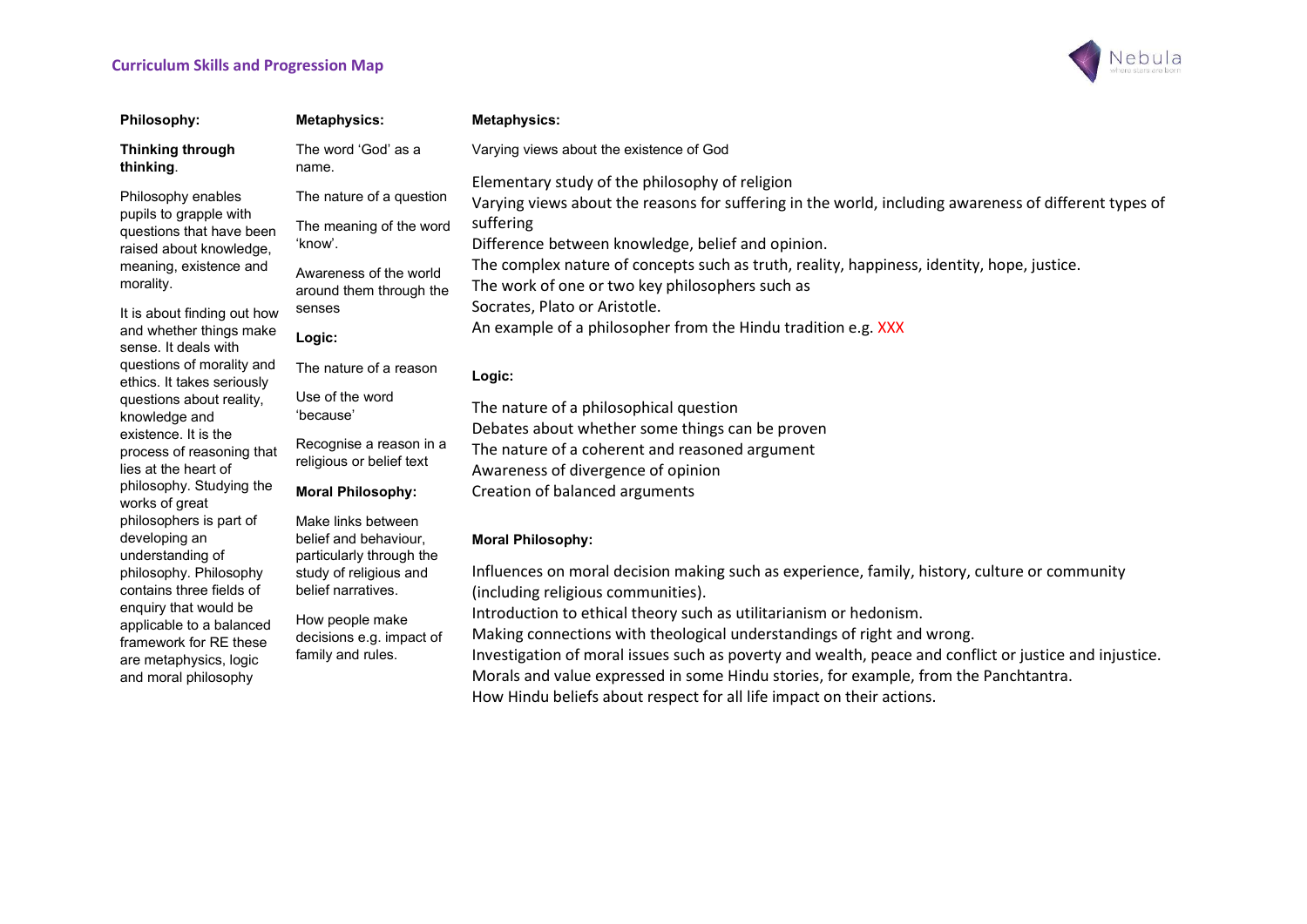

| Human /Social                                                                                                                                                                                             | <b>Nature of Religion:</b>                                                                                                               | <b>Nature of Relig</b>                                     |  |
|-----------------------------------------------------------------------------------------------------------------------------------------------------------------------------------------------------------|------------------------------------------------------------------------------------------------------------------------------------------|------------------------------------------------------------|--|
| Sciences:                                                                                                                                                                                                 | The use of the term 'Hindu' and what it means.                                                                                           | Different ways i                                           |  |
| Thinking through<br>living.                                                                                                                                                                               | The meaning of the word 'dharma' as a way of life.                                                                                       | and outside of r                                           |  |
| The human/social                                                                                                                                                                                          | The terms 'religion' and 'worldview'                                                                                                     | The use of term<br>use the term 'S                         |  |
| sciences enable pupils<br>to grapple with<br>questions about the                                                                                                                                          | The Hindu tradition began in the Indian region but has spread across the<br>world.                                                       | Awareness of tl<br>globally.                               |  |
| lived and diversity<br>reality of religion and                                                                                                                                                            | <b>Practices and Expression:</b>                                                                                                         | <b>Practices and</b>                                       |  |
| belief in the world.                                                                                                                                                                                      | <b>Dharma</b> as living the life of a Hindu e.g. worshipping, carrying out rituals                                                       | <b>Sanatan Dharr</b>                                       |  |
| It explores the diverse<br>ways in which people                                                                                                                                                           | <b>Centrality of the home:</b> A special room set aside for worship. Use of<br>murtis as a reminder of God's presence. Puja in the home. | is manifested th<br>the mind) and ji                       |  |
| practise their beliefs. It<br>engages with the<br>impact of beliefs on                                                                                                                                    | Importance of family life including the naming ceremony for a baby and<br>festival of Raksha Bandhan.                                    | Community: T<br>embraces plura<br>tradition in the I       |  |
| individuals,<br>communities and<br>societies. Pupils will                                                                                                                                                 | Symbolism: The aum as a symbol and its use in puja and the naming<br>ceremony,                                                           | Worship: The<br>Differences bet                            |  |
| investigate the ways in                                                                                                                                                                                   | The lotus flower as a symbol of purity.                                                                                                  | and symbolic a<br>example Varan                            |  |
| which religions, beliefs<br>and religious believers<br>have shaped and<br>continue to shape<br>societies around the                                                                                       | The role of light in Diwali celebrations.                                                                                                | <b>Festivals: The</b><br>Diwali, Kum Me<br>contrasting two |  |
| world. They can                                                                                                                                                                                           | Individual, community and Society:                                                                                                       | Individuals: M                                             |  |
| promote better<br>understanding of the                                                                                                                                                                    | The Hindu greeting 'Namaste' and its meaning showing that people are<br>really part of God.                                              | and practices.                                             |  |
| ways in which religions                                                                                                                                                                                   | The importance of gathering for worship in a mandir (temple) to share in                                                                 | Individual, cor                                            |  |
| and beliefs influence<br>people's understanding<br>of power, gender,<br>compassion, and so on.<br>It also enables pupils to<br>consider the nature of<br>religion itself and the<br>diverse ways in which | arti and receive prashad.                                                                                                                | The use of tilak                                           |  |
|                                                                                                                                                                                                           | The role of dramatic storytelling and dance in sharing the Hindu tradition                                                               | The impact of fo                                           |  |
|                                                                                                                                                                                                           | with the next generation.<br>The role of celebrations such as Diwali and Holi in bringing the religious<br>community together.           | The impact of a<br>vegetarian.                             |  |

#### aion:

in which people understand the term 'religion' both within religious adherence.

n 'religion' by Hindus, and awareness that some prefer to Sanatan Dharma'.

the diverse nature of Hinduism locally, nationally and

#### Expression:

ma as the way of life for Hindus. The four ways in which it hrough karma (work), bhakti (worship), yoga (control of inana ( knowledge)

The Hindu tradition as a global community which alism. Awareness of different movements within the Hindu United Kingdom such as Vaishnavites and Shaivites.

diversity of expression through devotion to deities. ween puja in the home and at the mandir. Use of symbols actions in worship. Importance of pilgrimage in India for asi, Ayodhya, The Ganges,

diverse ways in which Hindus celebrate festivals such as ela, Ganesh Chaturthi or Navaratri. In particular different contexts such as the UK and India.

leeting individual Hindus to ask them about their beliefs

#### mmunity and society:

 $\overline{\text{cs}}$  as a mark of belonging

following dharma and the theory of karma on daily life.

ahimsa on daily life including many Hindus being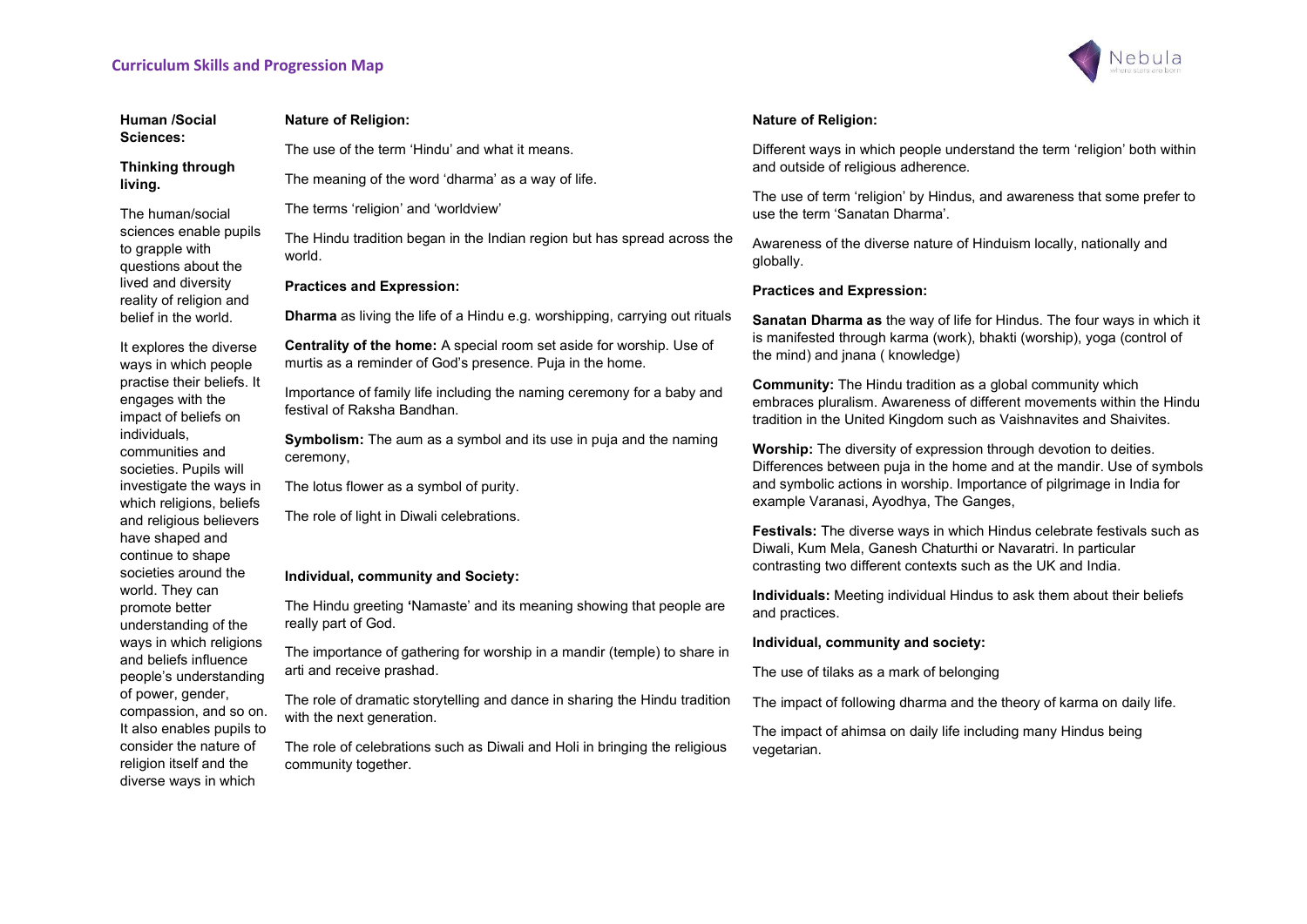people understand the term 'religion'.



The expression of belief through the architecture and features of the mandir.

The life and work of a Hindu whose faith impacts ( or impacted on) their actions e.g. Mahatma Gandhi, Sannyasins,

The importance of rites of passage, the four stages of life (ashramas) in terms of religious identity and fulfilling dharma.

Varying cultural expressions of the Hindu faith as seen through the creative arts, particularly dance and performance.

The role of the Hindu community in charity work as an expression of dharma. E.g. Sewa UK, Bochasanwasi Shri Akshar Purushtottam Swaminarayan Sanstha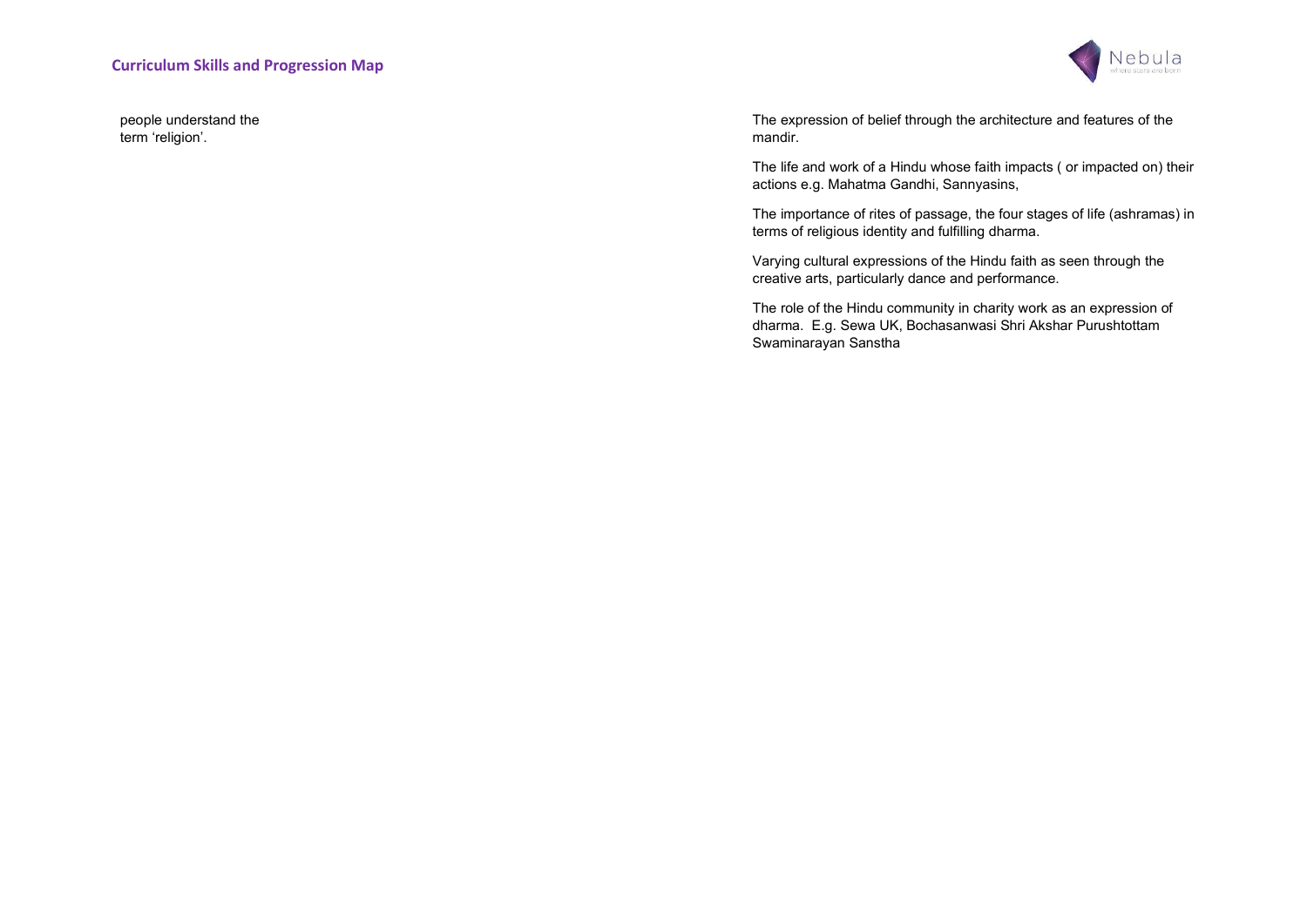

# Suggested Core Knowledge for Islam

| <b>Disciplinary Lens</b>                                                                               | <b>Key Stage 1</b>                                                                                                                | <b>Key Stage 2</b>                                                                                                                                      |
|--------------------------------------------------------------------------------------------------------|-----------------------------------------------------------------------------------------------------------------------------------|---------------------------------------------------------------------------------------------------------------------------------------------------------|
| Theology:                                                                                              | <b>Systematic Theology:</b>                                                                                                       | <b>Systematic Theology:</b>                                                                                                                             |
| Thinking through<br>believing.                                                                         | <b>God:</b> Belief in one God. Muslims use Arabic word 'Allah' for God.<br>Narratives about the importance of the oneness of God. | <b>Tawhid:</b> Shahadah as declaration of faith and as the first of the five<br>pillars. Allah is one (Tawhid) and has no partners or equals. There are |
| Theology enables pupils<br>to grapple with                                                             | God as creator.                                                                                                                   | 99 names of Allah which describe his qualities and attributes. Allah as<br>creator of the universe.                                                     |
| questions that have<br>been raised by religions                                                        | Muhammad: Prophet Muhammad as the final messenger. Narrative<br>accounts of Muhammad's life and teachings.                        | Creation: Allah as creator of the Universe. Surah's which teach about<br>the wonder of creation (Surahs 16, 66-70, 77-83)                               |
| and beliefs over the<br>centuries.                                                                     | The story of the building of the Ka'ba by Ibrahim and re-building by<br>Muhammad.                                                 | Prophethood: Allah has sent prophets to give guidance, for example<br>Adam, Ibrahim, Musa, Isa.                                                         |
| It looks at where beliefs<br>come from, how they                                                       | <b>Textual Theology:</b>                                                                                                          | Muhammad: Muhammad as the seal of the prophets, the final                                                                                               |
| have changed over time,                                                                                | The Qur'an is written in Arabic.<br>The Qur'an as a revealed scripture to Muhammed.<br>The Hadith as a collection of sayings.     | messenger. Events in the Life of Muhammad such as the Night of<br>Power and move to Madinah.                                                            |
| how they are applied<br>differently in different                                                       |                                                                                                                                   | Revelation: The Qur'an contains the actual words of God. The opening                                                                                    |
| contexts and how they<br>relate to each other. It                                                      |                                                                                                                                   | Surah, Al Fatihah,                                                                                                                                      |
| involves investigating<br>key texts and traditions                                                     |                                                                                                                                   | Six Articles of Sunni Belief: Belief in Allah, angels, books, prophets,<br>day of judgement and destiny of good and evil.                               |
| within different religions<br>and belief systems,<br>exploring the ways in                             |                                                                                                                                   | Khalifah: Humans as Allah's servants, entrusted by Allah to obey Him<br>and carry out His will on earth and be His representative.                      |
| which they have been<br>used as authoritative for<br>believers and the ways<br>in which they have been |                                                                                                                                   | Akhirah: The idea of judgement day and the imagery of paradise as a<br>garden and hell as fire.                                                         |
|                                                                                                        |                                                                                                                                   | Textual Theology:.                                                                                                                                      |
| challenged, interpreted<br>and disregarded over<br>time. It assesses the key<br>ideas of a religion or |                                                                                                                                   | Consideration of genre, authority, context, reliability and audience in<br>relation to the Qur'an and Hadith.                                           |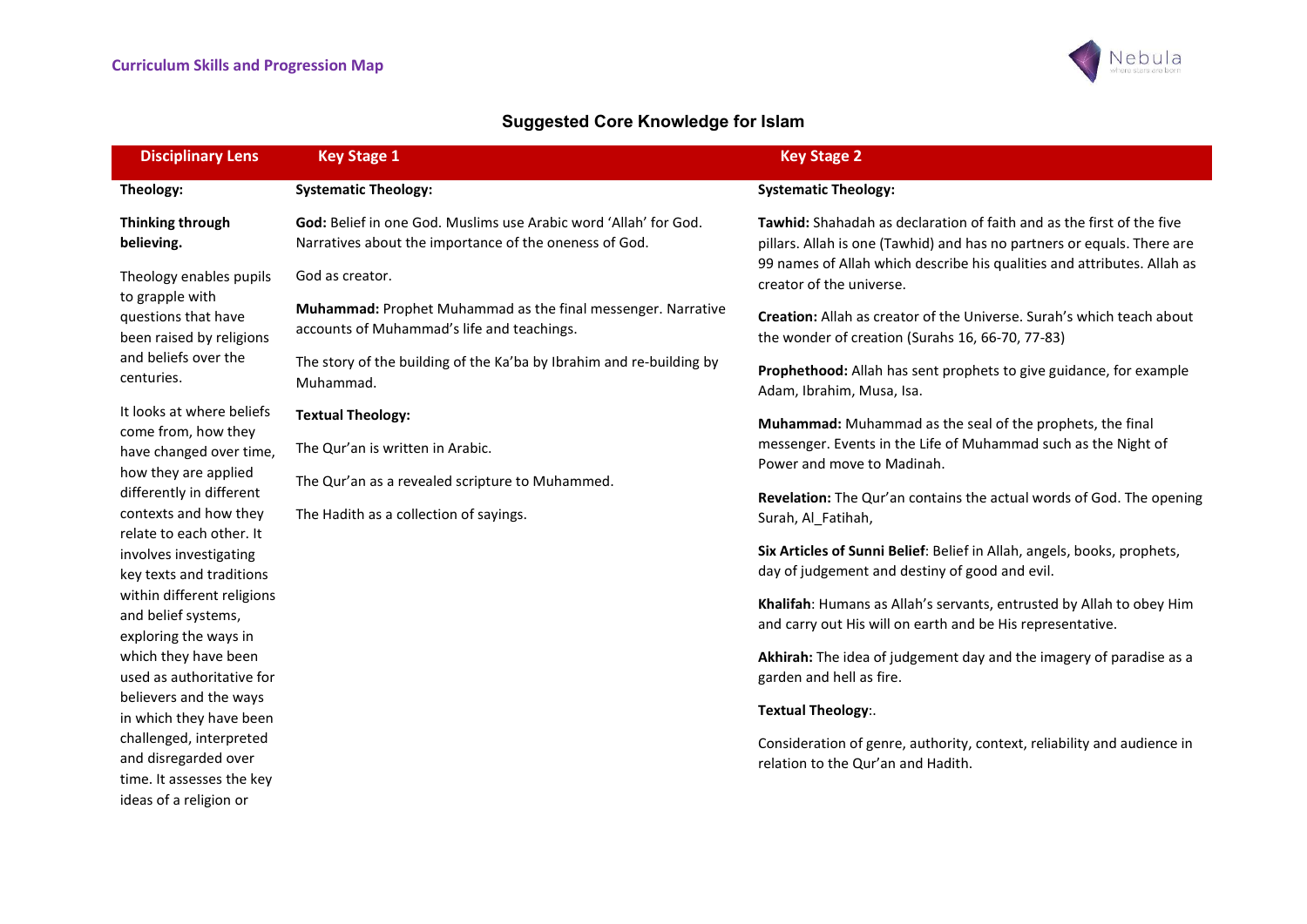belief system as well as exploring the significance of experience on the claims made by religious and non-religious people.

process of reasoning that



The value and importance of recitation of the Qur'an, and the title of 'hafiz'.

#### Historical Theology:

Examples of key teachings from religious teachers such as

XXXX

Examples of how experiences have impacted on beliefs e.g the impact of idol worship on Muhammad's message

Impact of the spread of Islam as a global faith XXXX

| Philosophy:                                            | <b>Metaphysics:</b>                                                                                            | <b>Metaphysics:</b>                        |
|--------------------------------------------------------|----------------------------------------------------------------------------------------------------------------|--------------------------------------------|
| <b>Thinking through</b>                                | The word 'God' as a name.                                                                                      | Varying views abou                         |
| thinking.                                              | The nature of a question                                                                                       | Elementary study o                         |
| Philosophy enables<br>pupils to grapple with           | The meaning of the word 'know'.                                                                                | Varying views abou<br>including awarenes   |
| questions that have been<br>raised about knowledge,    | Awareness of the world around them through the senses                                                          | Difference betweer                         |
| meaning, existence and<br>morality.                    | Logic:                                                                                                         | The complex nature<br>happiness, identity, |
|                                                        | The nature of a reason                                                                                         | The work of one or                         |
| It is about finding out how<br>and whether things make | Use of the word 'because'                                                                                      | Socrates, Plato or A<br>An example of a ph |
| sense. It deals with<br>questions of morality and      | Recognise a reason in a religious or belief text                                                               |                                            |
| ethics. It takes seriously<br>questions about reality, | <b>Moral Philosophy:</b>                                                                                       | Logic:                                     |
| knowledge and<br>existence. It is the                  | Make links between belief and behaviour, particularly through the study<br>of religious and belief narratives. | The nature of a phil<br>Dobotos obout who  |

ut the existence of God of the philosophy of religion ut the reasons for suffering in the world, ss of different types of suffering n knowledge, belief and opinion. e of concepts such as truth, reality, hope, justice. two key philosophers such as \ristotle. hilosopher from the Muslim tradition e.g. XXX

Iosophical question Debates about whether some things can be proven The nature of a coherent and reasoned argument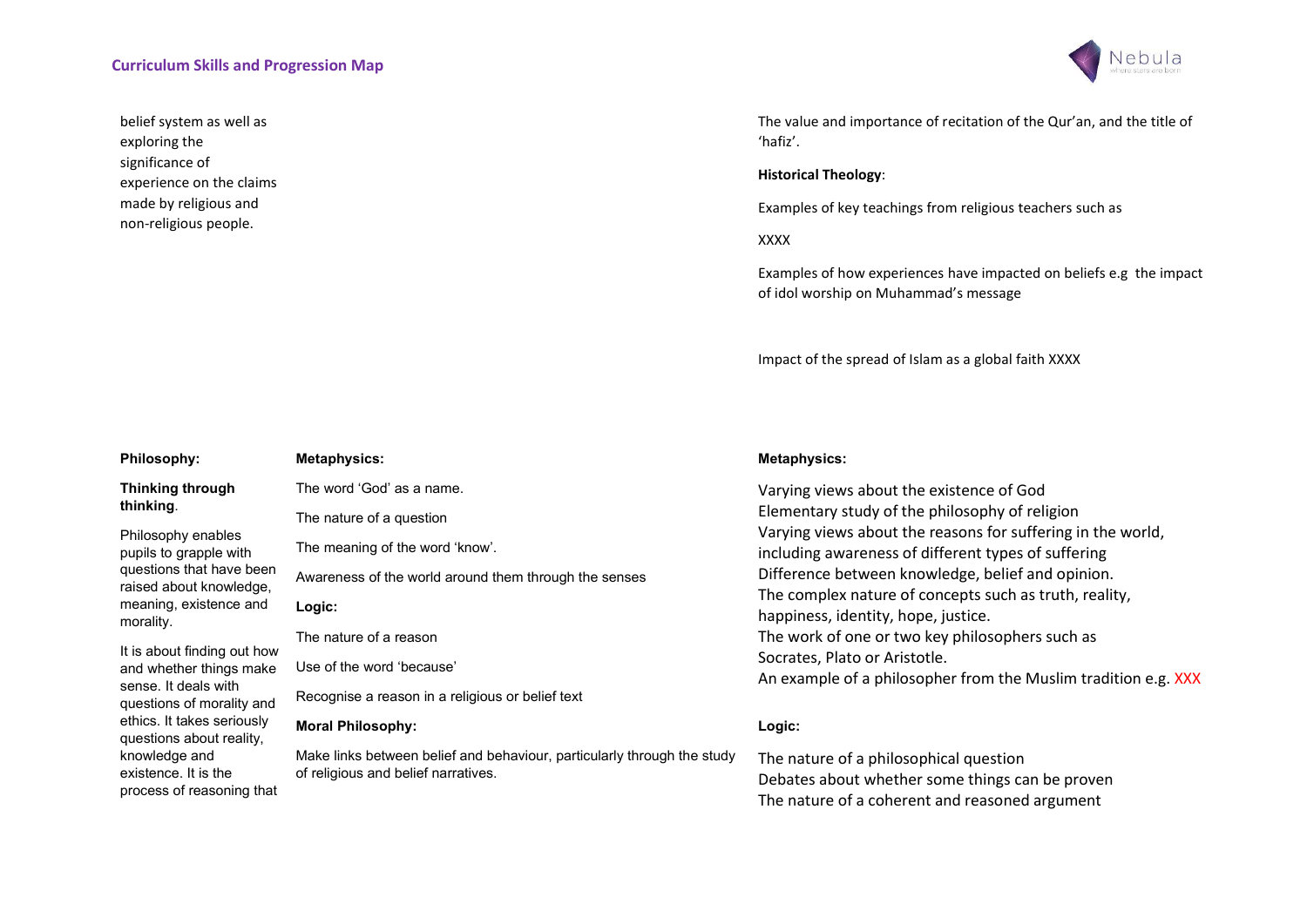

lies at the heart of philosophy. Studying the works of great philosophers is part of developing an understanding of philosophy. Philosophy contains three fields of enquiry that would be applicable to a balanced framework for RE these are metaphysics, logic and moral philosophy

#### Human /Social Sciences:

The human/social sciences enable pupils to grapple with questions about the lived and diversity reality of religion and belief in the world. It explores the diverse ways in which people practise their beliefs. It engages with the impact of beliefs on individuals, communities and societies. Pupils will investigate the ways in which religions, beliefs and religious believers

Thinking through living.

### Nature of Religion:

The use of the term 'Muslim' and what it means.

The terms 'religion' and 'worldview'

The Muslim tradition began in the Saudi Arabia but has spread across the world.

#### Practices and Expression:

Masjid or mosque: The variety of types of mosque in the local area, including converted buildings. The mosques and community centres in Norwich as examples of how the Muslim community meets the needs of the local population. Key features of a mosque which express Muslim belief.

The Five Pillars of Islam: In particular salah, and the associated practice of wudu.

Symbolism and artefacts: Use of Tasbih to explore the 99 names of Allah.

How people make decisions e.g. impact of family and rules. Awareness of divergence of opinion Creation of balanced arguments

#### Moral Philosophy:

Influences on moral decision making such as experience, family, history, culture or community (including religious communities). Introduction to ethical theory such as utilitarianism or hedonism.

Making connections with theological understandings of right and wrong.

Investigation of moral issues such as poverty and wealth, peace and conflict or justice and injustice.

#### Nature of Religion:

Different ways in which people understand the term 'religion' both within and outside of religious adherence.

The meaning of the word 'Islam' as the Arabic word for peace. It also means submission or wholehearted acceptance. Muslims means 'one who submits'.

Awareness of the diverse nature of Islam locally, nationally and globally.

#### Practices and Expression:

Masjid or mosque: As a place of prayer. Facilities for ritual washing and communal prayer. Variety of styles and architecture reflecting beleifs. Varying use of a minaret for the call to prayer, and alternatives to this.

Diversity: Awareness of the three main Muslims traditions- Sunni, Shia and Sufi. Awareness of diversity of expression, particularly in relation to the pictorial presentations.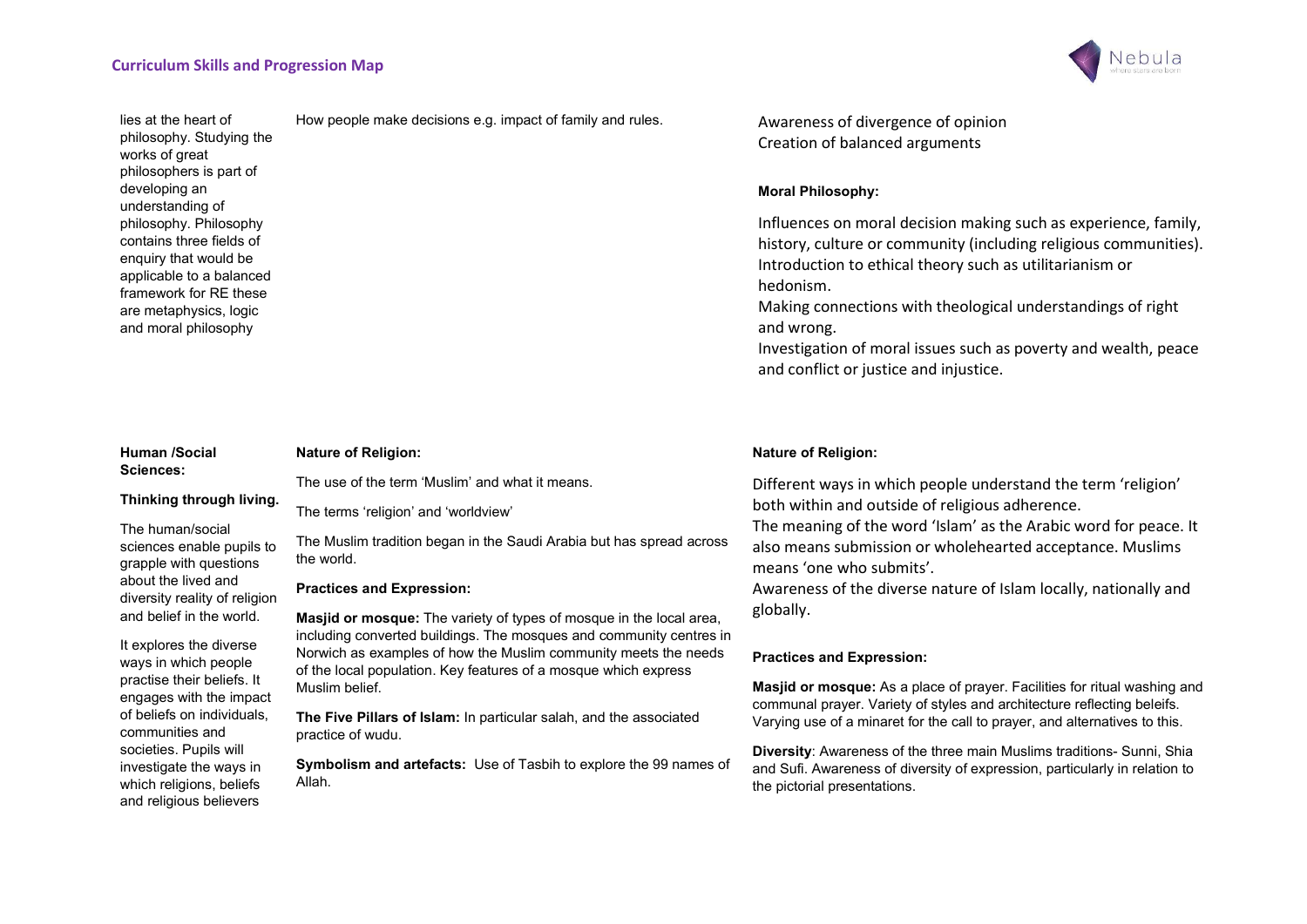

have shaped and continue to shape societies around the world. They can promote better understanding of the ways in which religions and beliefs influence people's understanding of power, gender, compassion, and so on. It also enables pupils to consider the nature of religion itself and the diverse ways in which people understand the term 'religion'.

The respect given the Qur'an as a sacred text. Muslim art such a calligraphy and geometric designs

Varying Muslim cultural dress.

#### Individual, community and Society:

The role of festivals such as Eid-ul-Fitr and Eid-ul-Adha in bringing the muslim community together.

The role of ceremonies, such as Aqiqah in helping children learn about Islam.

The role of the Madrassah in helping young Muslims understand their faith.

The Five Pillars of Islam: The main religious duties of a Muslim. Salah, Sawm, Zakah and Hajj.

Individuals: Meeting individual Muslims to ask them about their beliefs and practices.

#### Individual, community and society:

The importance of Muslims teachings in relation to general conduct and good manners.

The varying expression of belief through the architecture and features of the mosque.

The role of the imam and mosque in social welfare. The ways in which Muslim belief impacts of diet and modesty, and variations of practice, including cultural differences. The custom and practice of Muhammad ( Sunnah) and its influence on how Muslims live their lives today. The life and work of a Muslim whose faith impacts ( or impacted on) their actions e.g. XXXX

The importance of Ramadan and the two Eid festivals in terms of religious identity and Ummah (community of Muslims).

The role of the Muslim community in charity work as an expression of Zakah (almsgiving) e.g. Islamic Relief

The importance of Jummah (Friday) prayers for uniting the Muslim community.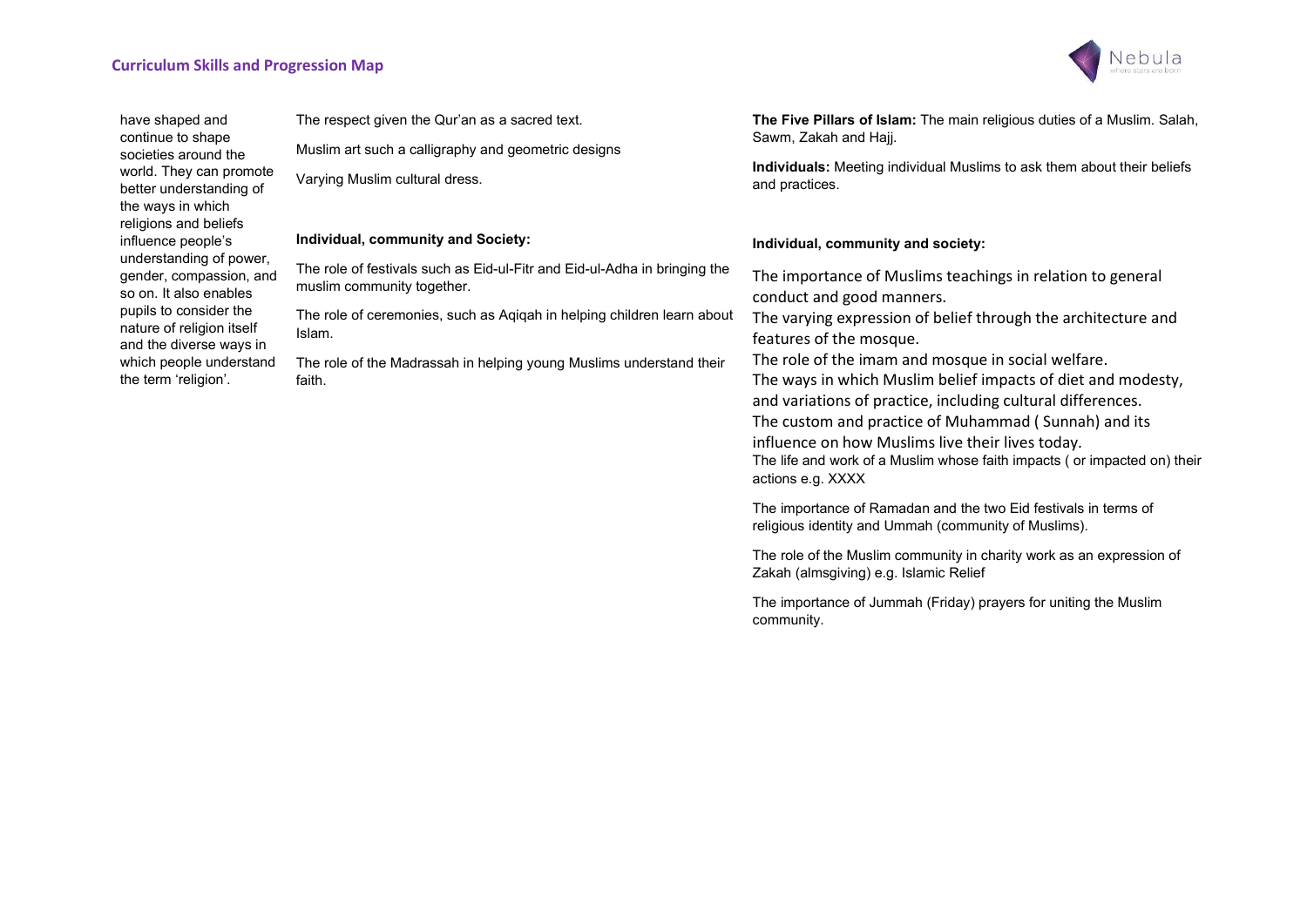

|  | Suggested core knowledge for one non-religious worldview: Humanism <sup>3</sup> |
|--|---------------------------------------------------------------------------------|
|  |                                                                                 |

| <b>Disciplinary Lens</b>                                                                                                                                                           | <b>Key Stage 1</b>                                                                                                                                                                                                                                                                                                                                                                                                                                                                                                                                                                                       | <b>Key Stage 2</b>                                                                                                                              |
|------------------------------------------------------------------------------------------------------------------------------------------------------------------------------------|----------------------------------------------------------------------------------------------------------------------------------------------------------------------------------------------------------------------------------------------------------------------------------------------------------------------------------------------------------------------------------------------------------------------------------------------------------------------------------------------------------------------------------------------------------------------------------------------------------|-------------------------------------------------------------------------------------------------------------------------------------------------|
| <b>Theology: Thinking</b><br>through believing.                                                                                                                                    | Atheism: The belief that there is no god. The supernatural does not<br>exist.                                                                                                                                                                                                                                                                                                                                                                                                                                                                                                                            | Atheism: The absence of belief in a god or gods. The material world<br>as the only one people can know exists.                                  |
| Theology enables pupils to<br>grapple with questions that                                                                                                                          | <b>Humanity:</b> The value of human beings and importance of being good<br>to one another. The value of curiosity.<br>there is a god.<br>have been raised by<br>One Life: The importance of how you live your life now.<br><b>Golden Rule:</b> Treat others as you would like to be treated.<br>the best method to understand the universe.<br>Quotations and writings of Humanists, particularly from the British<br>Humanist Association. E.g. Robert Ingersoll, Karl Popper<br>stance.<br>as more than pleasure.<br>Mill,<br>in which they have been<br>The absence of sacred texts and divine rules. | Agnosticism: The absence of belief that people can ever know if                                                                                 |
| religions and beliefs over the                                                                                                                                                     |                                                                                                                                                                                                                                                                                                                                                                                                                                                                                                                                                                                                          | Rationalism: The belief that people should use reason, empathy,                                                                                 |
| centuries.                                                                                                                                                                         |                                                                                                                                                                                                                                                                                                                                                                                                                                                                                                                                                                                                          | compassion and respect when deciding how to behave. Science as                                                                                  |
| It looks at where beliefs<br>come from, how they have<br>changed over time, how they<br>are applied differently in                                                                 |                                                                                                                                                                                                                                                                                                                                                                                                                                                                                                                                                                                                          | One Life: The absence of food or persuasive evidence for an afterlife,<br>thus making the most of the one life now. Humanism as a positive life |
| different contexts and how<br>they relate to each other. It<br>involves investigating key<br>texts and traditions within                                                           |                                                                                                                                                                                                                                                                                                                                                                                                                                                                                                                                                                                                          | Happiness: The importance of finding one's own way in order that life<br>is meaningful. The importance of making the most of life. Happiness    |
| different religions and belief<br>systems, exploring the ways                                                                                                                      |                                                                                                                                                                                                                                                                                                                                                                                                                                                                                                                                                                                                          | Examples of writings such as those by Robert Ingersoll, John Stuart                                                                             |
| used as authoritative for<br>believers and the ways in                                                                                                                             |                                                                                                                                                                                                                                                                                                                                                                                                                                                                                                                                                                                                          | The willingness of humanists to adapt beliefs in light of new evidence<br>e.g. the importance of the theory of evolution for Humanists          |
| which they have been<br>challenged, interpreted and<br>disregarded over time. It                                                                                                   |                                                                                                                                                                                                                                                                                                                                                                                                                                                                                                                                                                                                          | The diversity of humanist thought throughout history and around the<br>world. E.g. the value of the psychological desire for truth (Socarates)  |
| assesses the key ideas of a<br>religion or belief system as<br>well as exploring the<br>significance of experience on<br>the claims made by religious<br>and non-religious people. |                                                                                                                                                                                                                                                                                                                                                                                                                                                                                                                                                                                                          |                                                                                                                                                 |

<sup>&</sup>lt;sup>3</sup> Much of the core knowledge for humanism is taken from the following resource: https://understandinghumanism.org.uk/planning-guidelines/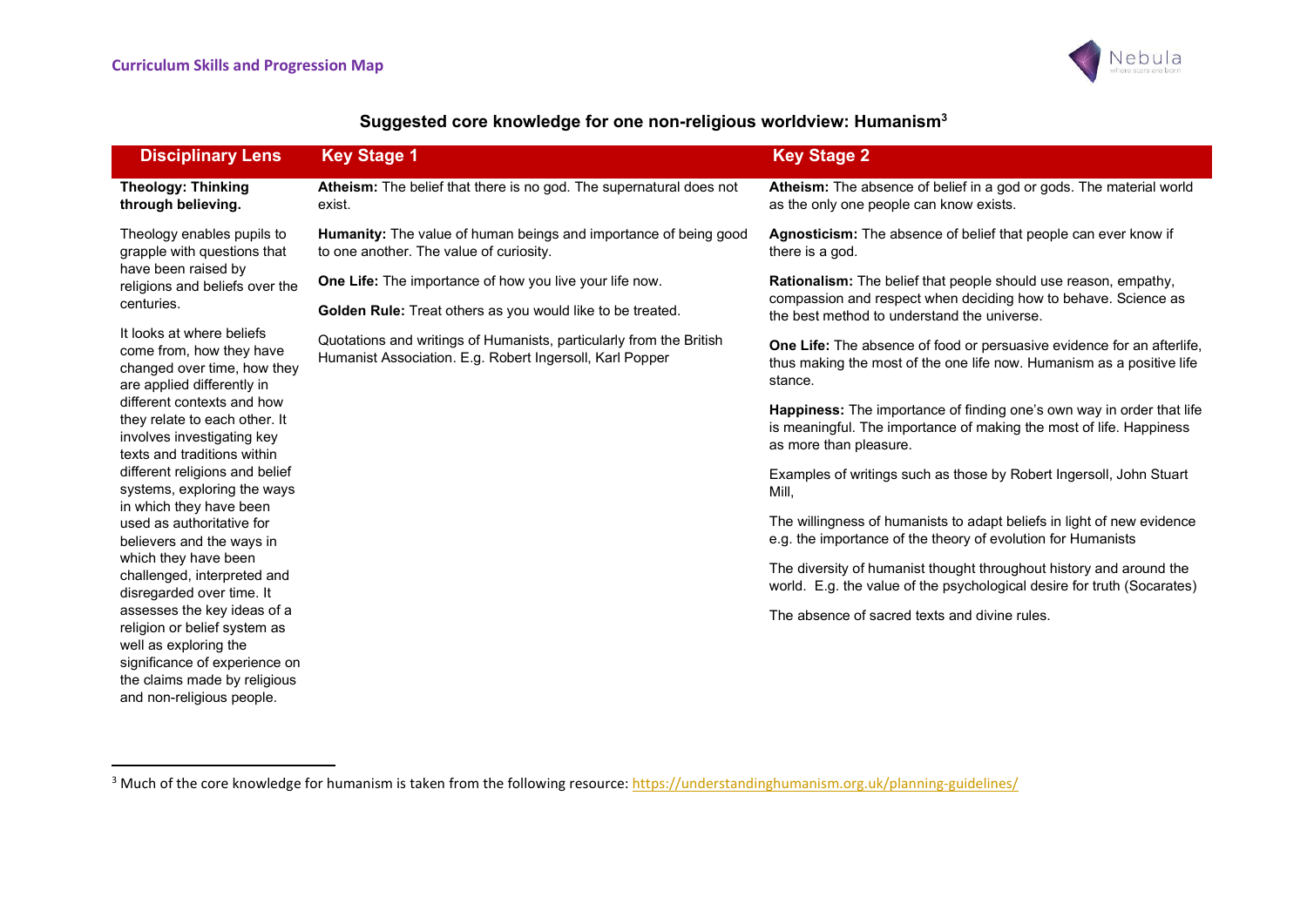

#### Philosophy:

#### Thinking through thinking.

Philosophy enables pupils to grapple with questions that have been raised about knowledge, meaning, existence and morality.

It is about finding out how and whether things make sense. It deals with questions of morality and ethics. It takes seriously questions about reality, knowledge and existence. It is the process of reasoning that lies at the heart of philosophy. Studying the works of great philosophers is part of developing an understanding of philosophy. Philosophy contains three fields of enquiry that would be applicable to a balanced framework for RE these are metaphysics, logic and moral philosophy

#### Metaphysics:

The word 'God' as a name. The nature of a question The meaning of the word 'know'. Awareness of the world around them through the senses

#### Logic:

The nature of a reason Use of the word 'because' Recognise a reason in a religious or belief text

#### Moral Philosophy:

Make links between belief and behaviour, particularly through the study of religious and belief narratives. How people make decisions e.g. impact of family and rules.

For Humanists the importance of reason and empathy.

#### Metaphysics:

Varying views about the existence of God Varying views about the reasons for suffering in the world, including awareness of different types of suffering Difference between knowledge, belief and opinion. The complex nature of concepts such as truth, reality, happiness, identity, hope, justice. The work of one or two key philosophers such as Socrates, Plato or Aristotle. An example of a philosopher from the humanist tradition e.g John Stuart Mill.

#### Logic:

The nature of a philosophical question Debates about whether some things can be proven The nature of a coherent and reasoned argument Awareness of divergence of opinion Creation of balanced arguments

#### Moral Philosophy:

Influences on moral decision making such as experience, family, history, culture or community (including religious communities). Introduction to ethical theory such as utilitarianism or hedonism. Making connections with theological understandings of right and wrong.

Investigation of moral issues such as poverty and wealth, peace and conflict or justice and injustice.

Importance of reason and empathy when making decisions. Consideration of consequences of action.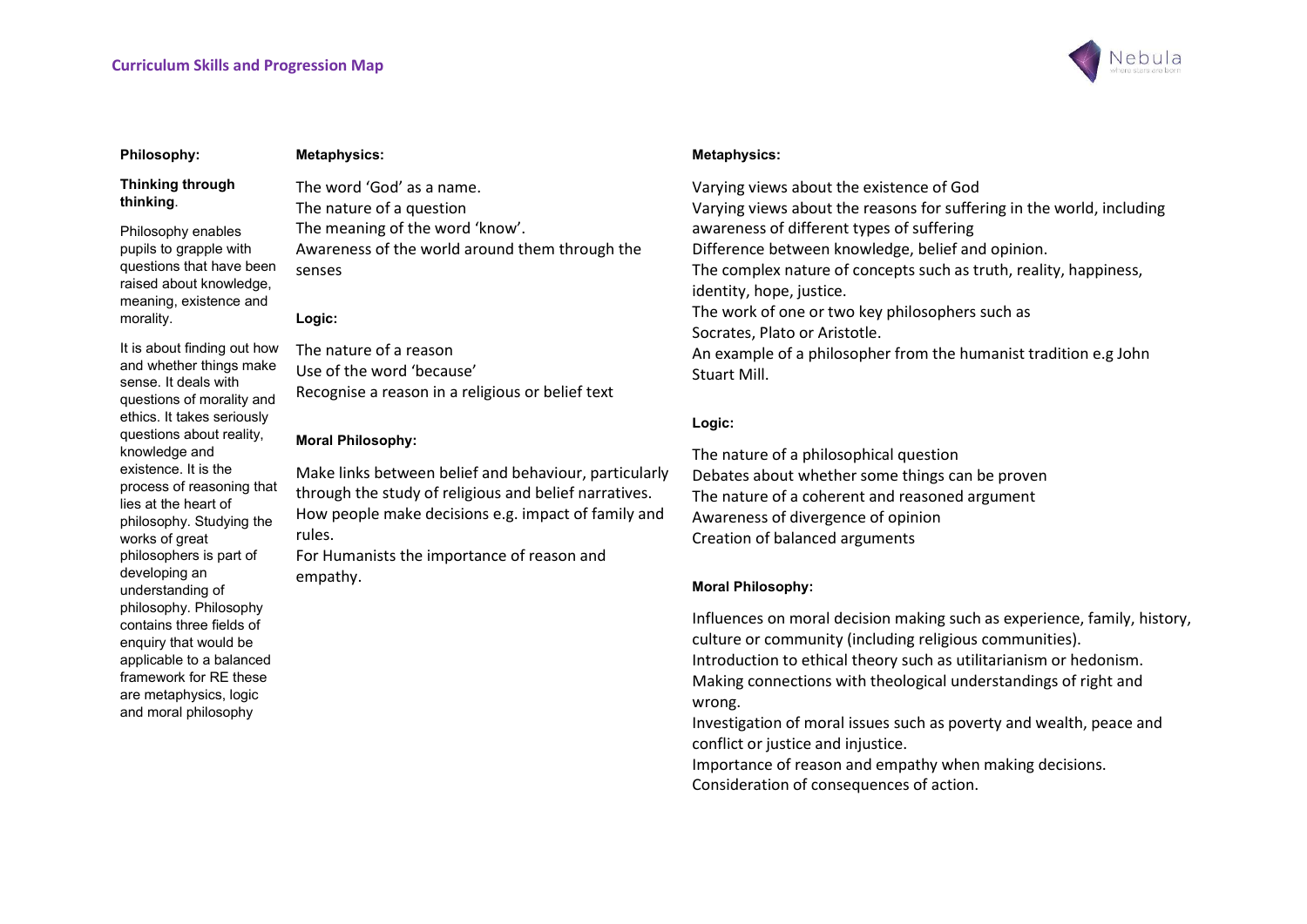

#### Human /Social Sciences:

#### Thinking through living.

The human/social sciences enable pupils to grapple with questions about the lived and diversity reality of religion and belief in the world.

It explores the diverse ways in which people practise their beliefs. It engages with the impact of beliefs on individuals, communities and societies. Pupils will investigate the ways in which religions, beliefs and religious believers have shaped and continue to shape societies around the world. They can promote better understanding of the ways in which religions and beliefs influence people's understanding of power, gender, compassion, and so on. It also enables pupils to consider the nature of religion itself and the diverse ways in which people understand the term 'religion'.

#### Nature of Religion:

The use of the term 'Humanist' and what it means.

The terms 'non-religious wordview'.

#### Practices and Expression:

Ceremonies: Naming ceremonies held by some humanists.

Celebrations: Festivals celebrated as cultural traditions such as Christmas.

Symbols: The Happy Human Symbol and its meaning.

#### Individual, community and Society:

The role of ceremonies, such as naming and weddings to celebrate loving relationships.

The impact of thinking about consequences of action and how others will feel when making decisions.

#### Nature of Religion:

Different ways in which people understand the term 'religion' both within and outside of religious adherence.

The nature of humanism as a philosophy, life stance of approach to life.

#### Practices and Expression:

Ceremonies: The diverse ways in which Humanists mark key moments e.g. birth, weddings, funerals

Natural World: The value of the natural world and feats of human creativity as places to enjoy and celebrate.

Individuals: Meeting individual Humanists to ask them about their beliefs and practices. E.g. the local Humanist chaplain at the Norfolk and Norwich Hospital

#### Individual, community and society:

The importance of the arts and sciences in celebrating human achievement.

The importance of love and relationships in giving meaning to life and impacting on decisions that are made.

Importance of cultural celebrations in bringing people together with shared human values.

Impact of humanist beliefs on the way humans treat animal life and the environment.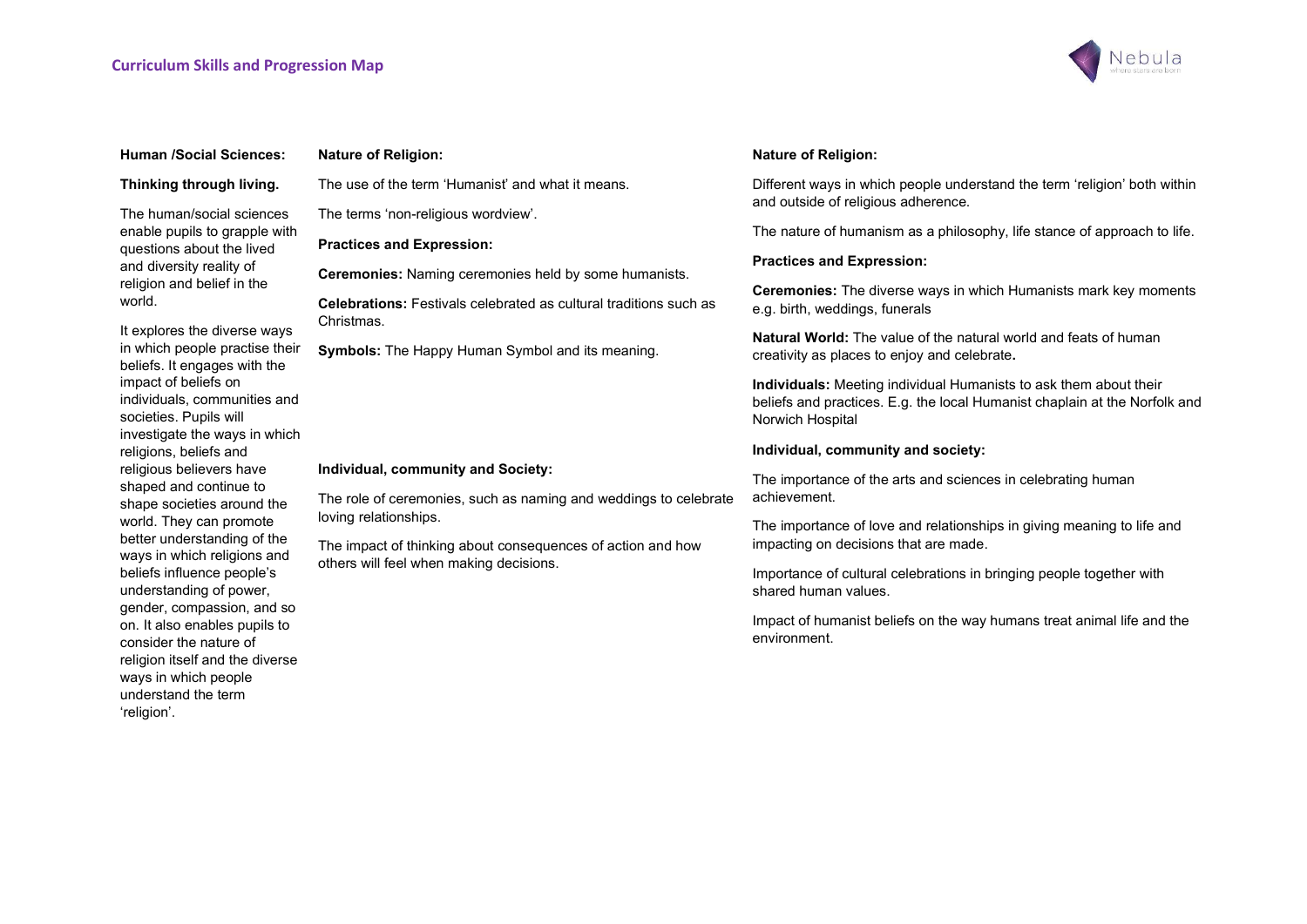

# WWL RE Long-term plan implemented – Sept 2020

| Year 3                           |                                                                                                              |                                                                                           |                                                                                                             |                                                                                           |                                                                                 |
|----------------------------------|--------------------------------------------------------------------------------------------------------------|-------------------------------------------------------------------------------------------|-------------------------------------------------------------------------------------------------------------|-------------------------------------------------------------------------------------------|---------------------------------------------------------------------------------|
| <b>Term</b>                      | AI                                                                                                           | A <sub>2</sub>                                                                            | <b>Spl</b>                                                                                                  | Sp <sub>2</sub>                                                                           | <b>Sul</b>                                                                      |
| Theme/Big<br>Question            | What can we learn<br>about Jesus from<br>the things he said<br>and did?<br>(parable, miracles,<br>teachings) | What can we learn<br>about Jesus from<br>the people involved<br>in the Nativity<br>story? | What did Jews learn<br>about the covenant<br>from the story of<br>Moses?<br>(chosen, covenant,<br>Passover) | What can we learn<br>about Jesus as<br>saviour from the<br>Easter stories?<br>(salvation) | What do Rama/Sita,<br>Krishna tell us about<br>Hindu belief in God?             |
| <b>Religion</b>                  | Christianity                                                                                                 | Christianity                                                                              | <b>Judaism</b>                                                                                              | <b>Christianity</b>                                                                       | <b>Hinduism</b>                                                                 |
| <b>Theology</b>                  | <b>What do Christians</b><br>believe about Jesus?<br>How do events in<br>the Bible shape<br>beliefs?         | <b>What do Christians</b><br>learn from the<br>Nativity story?                            | Where do religious<br>beliefs come from?<br>What do Jews<br>believe about God?                              | How have events in<br>history shaped<br>beliefs?                                          | What does the<br>story of Rama & Sita<br>tells us about the<br>nature of God?   |
| <b>Philosophy</b>                | Is seeing believing?<br>What kind of world<br>should we live in?                                             | What is the<br>difference between<br>believing and<br>knowing?                            | Is it possible for<br>something to always<br>be right or wrong?<br>(UKs2)                                   | Can kindness/love<br>change the world?                                                    | How do people<br>respond to issues of<br>justice?                               |
| Human &<br><b>Social Science</b> | How does a belief in<br>Jesus' miracles<br>shape Christians<br>behaviour?                                    | How do Christians<br>display their belief in<br><b>Modern Britain?</b>                    | How has a belief in<br>the covenant shaped<br>Jewish people's<br>actions?                                   | What does it mean<br>to be a Christian?                                                   | How do people<br>express a<br>commitment to a<br>religion in different<br>ways? |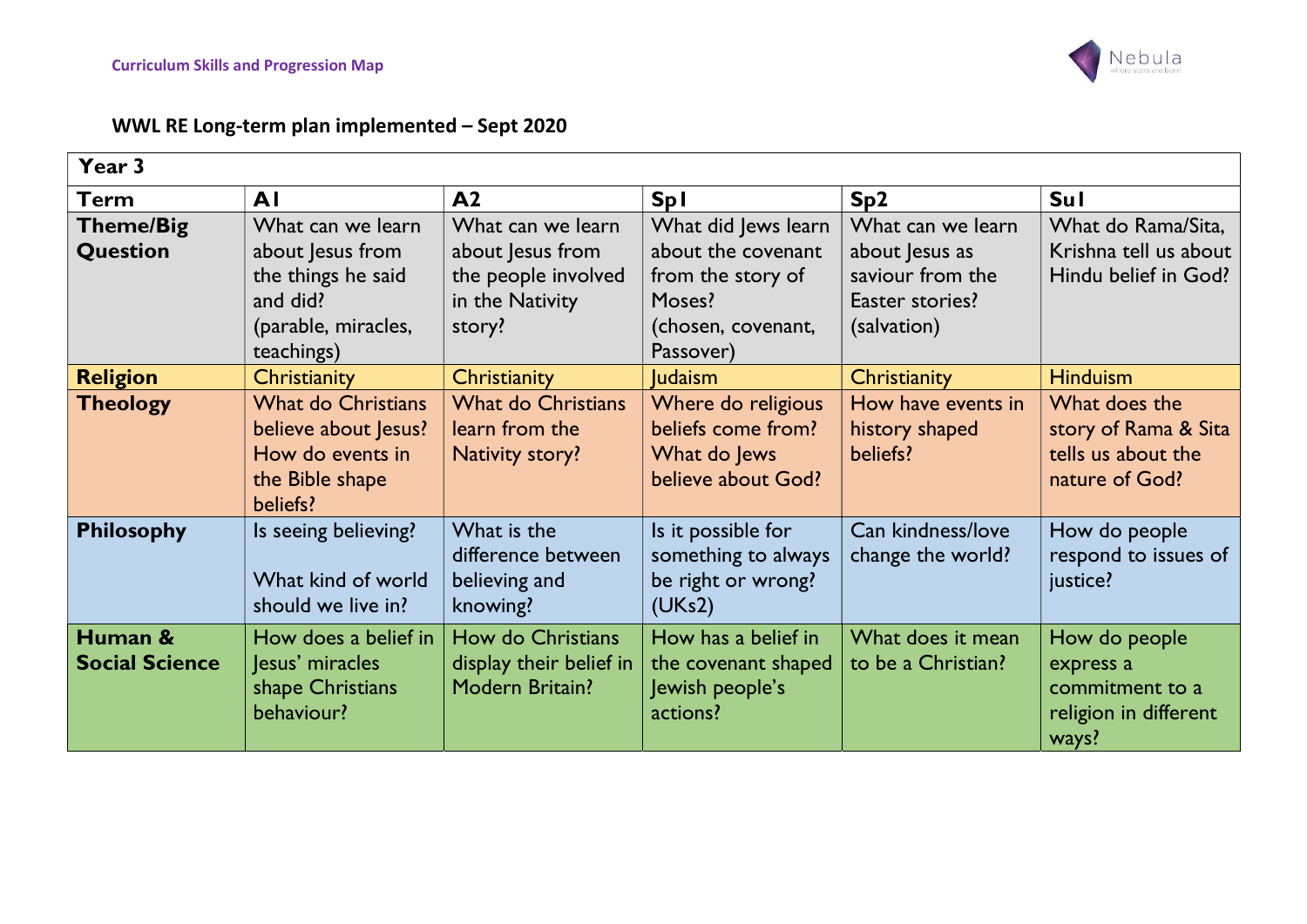

| Year 4                              |                                                                                              |                                                                                          |                                                                           |                                                                                       |                                                                                   |  |
|-------------------------------------|----------------------------------------------------------------------------------------------|------------------------------------------------------------------------------------------|---------------------------------------------------------------------------|---------------------------------------------------------------------------------------|-----------------------------------------------------------------------------------|--|
| <b>Term</b>                         | AI                                                                                           | A <sub>2</sub>                                                                           | <b>Spl</b>                                                                | Sp <sub>2</sub>                                                                       | <b>Sul</b>                                                                        |  |
| <b>Theme/Big</b><br><b>Question</b> | Why do people<br>choose to make a<br>new start?<br>(conversion,<br>baptism,<br>confirmation) | Why is Advent<br>important for<br>Christians?                                            | If life is a journey,<br>does it ever end?<br>(samsara, karma,<br>moksha) | What does 'eternal<br>life' mean to<br>Christians?<br>(resurrection, hope,<br>heaven) | Why do Muslims go<br>on pilgrimage?                                               |  |
| <b>Religion</b>                     | Christianity                                                                                 | Christianity                                                                             | <b>Hinduism</b>                                                           | Christianity                                                                          | <b>Islam</b>                                                                      |  |
| <b>Theology</b>                     | Why does a baptism<br>matter to<br>Christians?                                               | Where do religious<br>beliefs come from?                                                 | Where do religious<br>beliefs come from?                                  | <b>What do Christians</b><br>learn from the<br>resurrection story?                    | How have events in<br>history shaped<br>beliefs?                                  |  |
| <b>Philosophy</b>                   | What is a 'good<br>life'?                                                                    | What questions do<br>religious stories<br>make us ask? Can<br>we find any<br>answers?    | How do people<br>make moral<br>decisions?                                 | Can people come<br>back to life?                                                      | What is the<br>difference between<br>believing and<br>knowing?                    |  |
| Human &<br><b>Social Science</b>    | How do people<br>express<br>commitment to<br>their religion in<br>different ways?            | How do religious<br>groups contribute<br>to society and<br>culture in the local<br>area? | <b>What difference</b><br>does being a Hindu<br>make to daily life?       | How do Christians<br>express their<br>religious beliefs in<br>modern Britain?         | How do people<br>express<br>commitment to<br>their religion in<br>different ways? |  |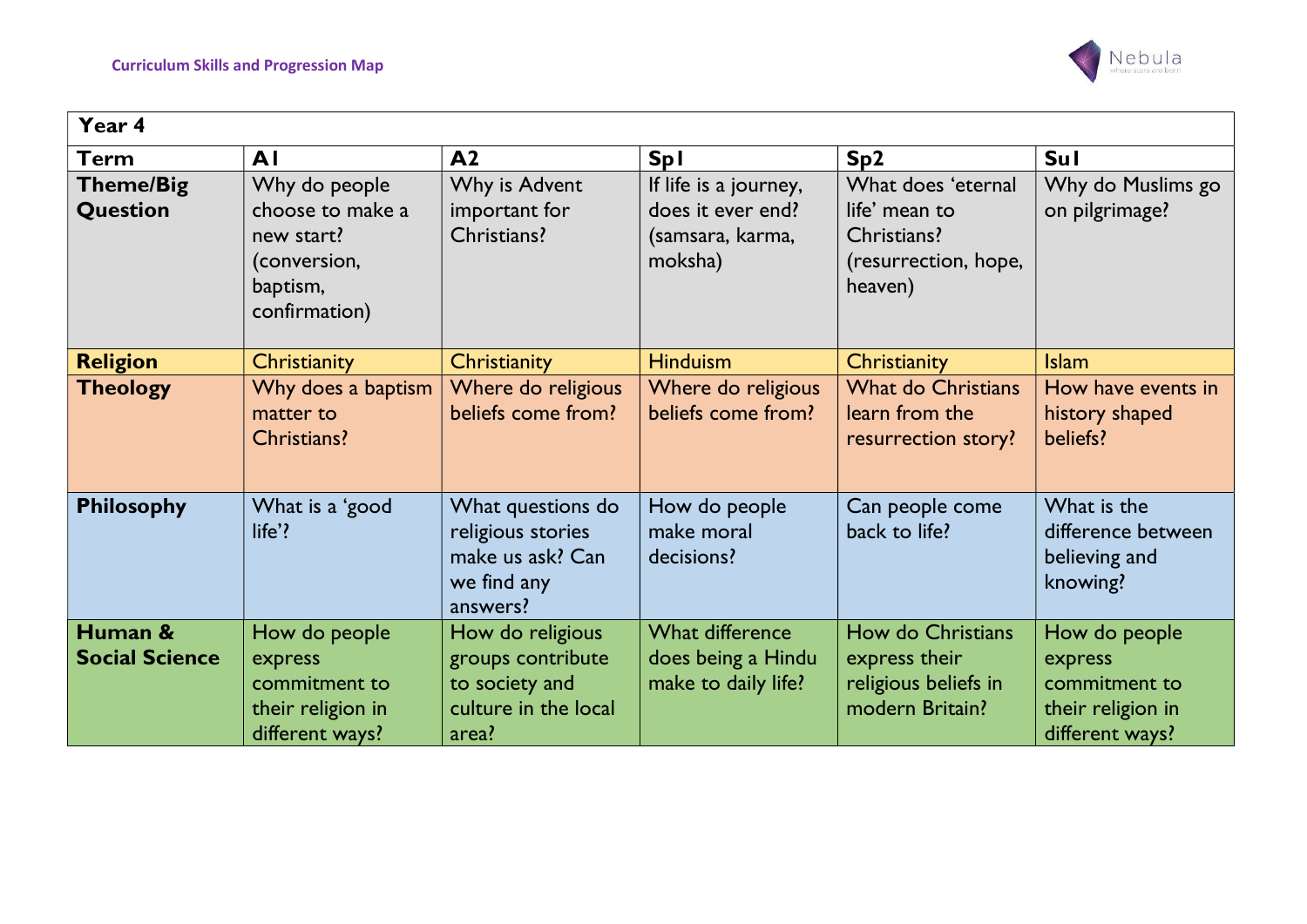

| Year 5                           |                                                                         |                                                                                         |                                                                                    |                                                                                                  |            |
|----------------------------------|-------------------------------------------------------------------------|-----------------------------------------------------------------------------------------|------------------------------------------------------------------------------------|--------------------------------------------------------------------------------------------------|------------|
| Term                             | AI                                                                      | A <sub>2</sub>                                                                          | <b>Spl</b>                                                                         | Sp <sub>2</sub>                                                                                  | <b>Sul</b> |
| <b>Theme/Big</b><br>Question     | How do Hindu<br>beliefs impact on<br>their actions?<br>(ahimsa, dharma) | How do Christians<br>bring hope at<br>Christmas?<br>(hope,<br>reconciliation)           | What does it mean<br>to be a Muslim in<br>Britain today?<br>(Five Pillars, ibadah) | How has the<br>Christian<br>community changed<br>over time?<br>(persecution,<br>church, symbols) |            |
| <b>Religion</b>                  | <b>Hinduism</b>                                                         | Christianity                                                                            | <b>Islam</b>                                                                       | Christianity                                                                                     |            |
| <b>Theology</b>                  | How do Hindus<br>make sense of the<br>world?                            | Was Jesus the<br>Messiah?                                                               | Why do people<br>interpret things<br>differently?                                  | <b>What do Christians</b><br>believe about God?                                                  |            |
| <b>Philosophy</b>                | Is believing in God<br>reasonable?                                      | Is believing in God<br>reasonable?                                                      | What is the<br>purpose of life?                                                    | Why is there<br>suffering in the<br>world?                                                       |            |
| Human &<br><b>Social Science</b> | How do beliefs<br>shape identity for<br>Hindus?                         | How do religious<br>groups contribute<br>to society and<br>culture across the<br>world? | How do beliefs<br>shape identity for<br><b>Muslims?</b>                            | How have<br>expressions of<br>Christianity changed<br>over time?                                 |            |